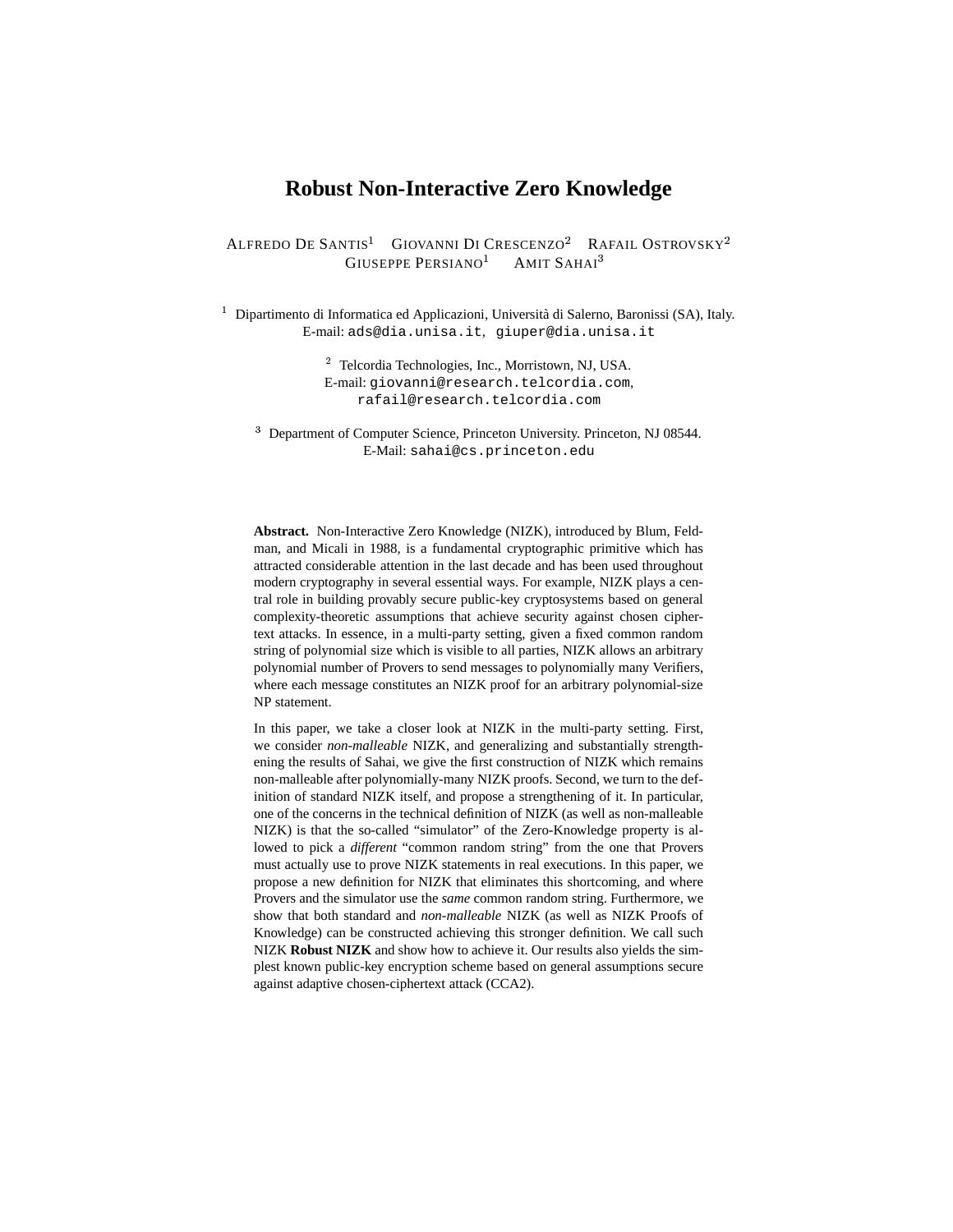## **1 Introduction**

INTERACTIVE ZERO-KNOWLEDGE. Over the last two decades, Zero-Knowledge (ZK) as defined by Goldwasser, Micali, and Rackoff [21] has become a fundamental cryptographic tool. In particular, Goldreich, Micali and Wigderson [20] showed that any NP statement can be proven in *computational* <sup>1</sup> ZK (see also [16]). Though ZK was originally defined for use in two-party interactions (i.e., between a single Prover and a single Verifier), ZK was shown to be useful in a host of situations where multiple parties could be involved, especially in the multi-party secure function evaluation, first considered by Goldreich, Micali and Wigderson [19]. Informally, one reason the notion of interactive ZK has been so pervasive is that in the single Prover/Verifier case, ZK essentially guarantees that any poly-time Verifier after interacting with the Prover in a ZK protocol learns absolutely nothing. Thus, informally speaking, whatever a polytime Verifier can do after verifying a ZK protocol, it could also have done before such a ZK interaction. However, in a multiparty setting, perhaps not surprisingly, the standard two-party definition of ZK does not guarantee what we would intuitively expect from "zero knowledge': that the polynomial-time Verifier after observing such proofs can not (computationally) do anything that he was not able to do before such a proofs. Essentially, two important problems were pointed out in the literature:

One problem, formally defined by Dolev, Dwork and Naor [13] is that of *malleability*, which informally means that an adversary who takes part in some ZK interaction can also interact with other parties and can exploit fragments of ZK interactions to prove something that he was not able to prove before. Indeed, this is a real problem to which [13] propose a solution that requires polylogarithmic overhead in the number of rounds of communication. It is not known how to reduce the number of rounds further in their solution.

Another problem of ZK in the multi-party setting, pointed out by Dwork, Naor and Sahai [14], is that verifiers can "collaborate" when talking to provers, and the ZK property must be guaranteed even in concurrent executions. Indeed, unless one introduce changes in the model such as timing assumptions, in terms of the number of rounds, it was shown that a polylogarithmic number of rounds is both necessary [6] and sufficient [25] to guarantee concurrent ZK.

NON-INTERACTIVE ZERO-KNOWLEDGE (NIZK): A way to reduce the number of rounds in a ZK proof (to just a single message from Prover to Verifier) was proposed by Blum, Feldman and Micali [2] by changing the model as follows: we assume that

<sup>1</sup> Recall that several variants of ZK have been considered in the literature, in terms of the strength of the *soundness* condition and the strength of the *simulation*. In terms of the quality of the simulation, *perfect*; *statistical*; and *computational* ZK are defined [21]. In terms of *soundness* two variants were considered: ZK *proofs*, where the proof remains valid even if an infinitely-powerful Prover is involved [21, 20] and ZK *arguments*, where it is required that only polynomially-bounded Provers cannot cheat (except with negligible probability), given some complexity assumption [3, 26]. For ZK proofs for languages outside BPP were shown to imply the existence of one-way functions for perfect, statistical [30] (see also [34]) as well as computational [31] variants of ZK.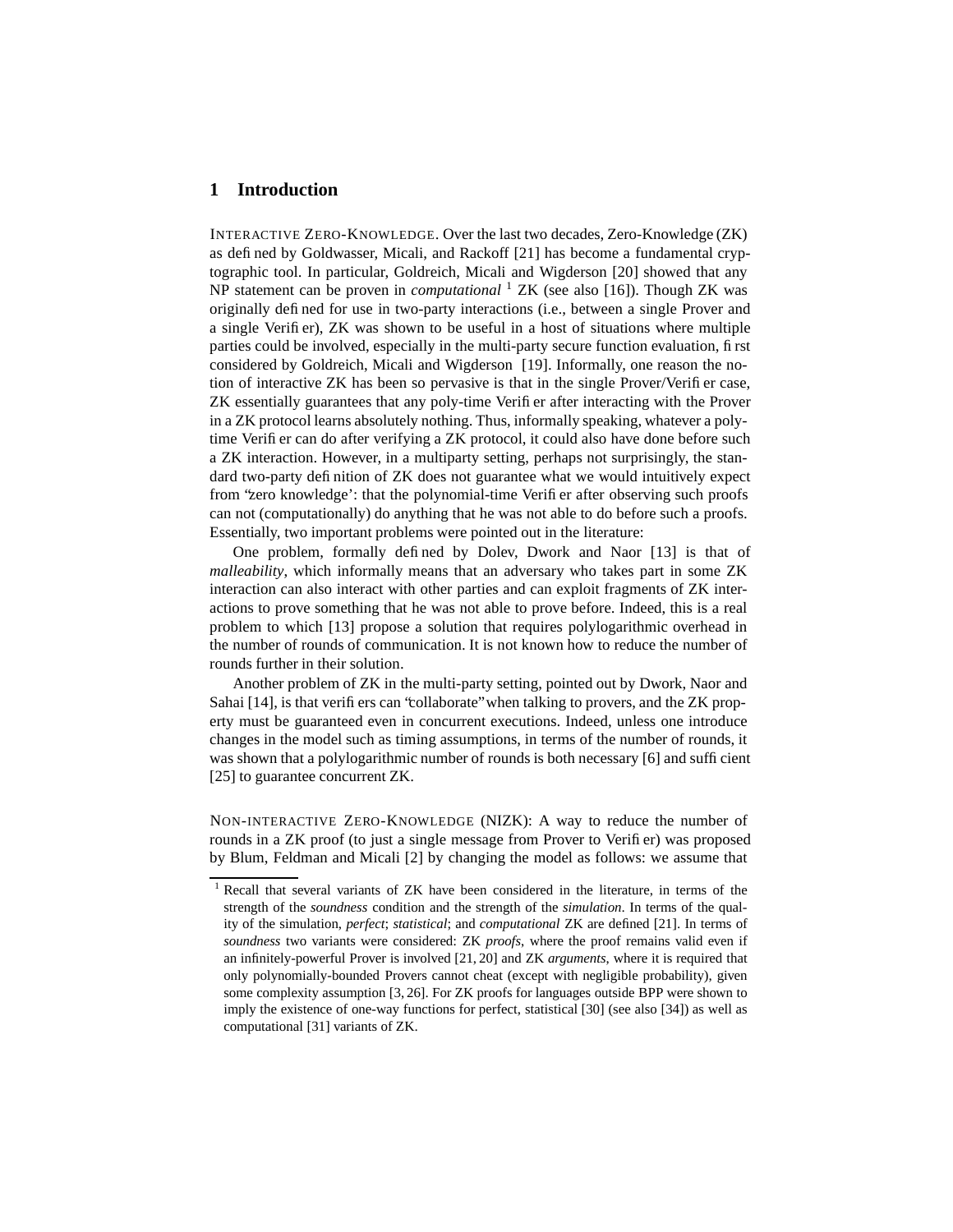a *common random reference string* is available to all players. The Prover sends a single message to Verifier, which constitutes "non-interactive zero-knowledge" (NIZK) proof. In [2] it was shown that any NP statement has a NIZK proof. Extending [2], Blum, De Santis, Micali and Persiano [1] showed how a Prover can prove polynomially many proofs based on algebraic assumptions. Feige, Lapidot and Shamir further refined the definition of NIZK and constructed multiple-proof NIZK based on general assumptions [15]. De Santis and Persiano extended NIZK notion to NIZK Proofs of Knowledge  $(NIZK-PK)^3$  [8].

Again, although the notion of NIZK was defined in a two-party setting, it quickly found applications in settings with many parties, in particular where the same reference string may be used by multiple parties (see e.g. [13, 28, 4, 22]). Because of the noninteractive nature of NIZK proofs, many multi-party issues that appear in ZK, do not arise in NIZK; for example the problem of concurrent zero-knowledge is completely gone<sup>4</sup>!

The definition of NIZK proposed by [2, 1, 15], essentially provides the following guarantee: What one can output after seeing NIZK proofs is indistinguishable from what one can output without seeing any proofs, *if you consider the reference string as part of the output*. Thus, the standard notion of NIZK says that as long as one can simulate proofs *together* with random-looking reference strings, this satisfies the notion of NIZK. This definition, however, leaves open the question of what to do about output as it relates to the *particular* reference string that is being used by a collection of parties. Since the NIZK simulator produces its own different random string, its output would make sense only relative to the reference string that it chose, different from the one used by the provers.<sup>5</sup> One of the contributions of this paper is to strengthen the notion of NIZK to insist that the simulator works with the *same* totally random string that all the Provers work with.

NIZK proofs are broadcastable and transferable – that is, a single proof string can be broadcasted or transferred from verifier to verifier to convince multiples parties of the validity of a statement. However, transferability causes a new problem: a user who have seen an NIZK proof (of a hard problem) can now "prove" (by simply copying) what he was not able to prove before. Indeed, more generally the problem of *malleability* does remain for NIZK proofs: With respect to a particular (fixed) reference string, after seeing some NIZK proofs, the adversary may be able to construct new proofs that it could not have been able to otherwise. Sahai introduced *non-malleable* NIZK in [33] where he shows how to construct NIZK which remains non-malleable only as long as the number of proofs seen by any adversary is bounded. In this paper (among other

 $2$  Efficiency improvements to these constructions were presented in [24, 9, 10].

<sup>3</sup> In the same paper [8] defined *dense cryptosystems* and showed that dense cryptosystems and NIZK proofs of membership for NP are sufficient in order to construct NIZK-PK for all of NP. This assumption was shown to be *necessary* for NIZK-PK in [11]. (Dense cryptosystemes were also shown to be equivalent to *extractable commitment* [11].)

<sup>&</sup>lt;sup>4</sup> In fact, non-malleable commitment also becomes much easier to deal with in the noninteractive setting [12]. Also, though it is not always thought of as a multi-party issue, the problem of resettable zero-knowledge [5] is also easily dealt with for NIZK as well.

<sup>&</sup>lt;sup>5</sup> Indeed, it seems quite unfair to let the simulator get away with ignoring the actual reference string!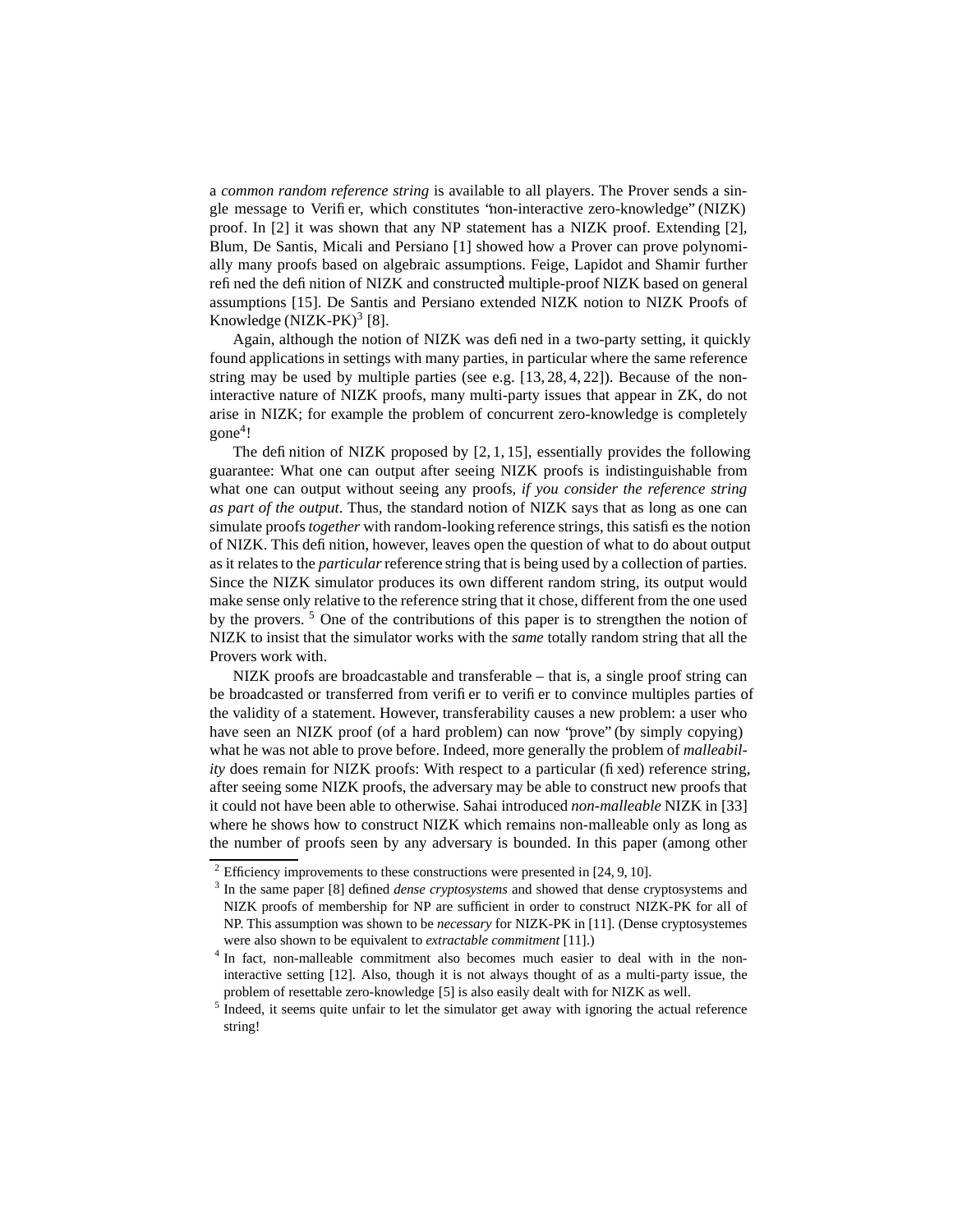contributions) we continue and extend his work, strengthening the notion and the constructions of non-malleability and removing the limitation on the number of proofs. (For further discussion on malleability issues in multi-party situations, see Appendix A.)

OUR RESULTS: First, we consider the following notion of NIZK. The *sampling* algorithm produces a common random string together with auxiliary information. (We insist that the common random string comes from a uniform (or nearly uniform) distribution). Polynomially-bounded provers use this common random string to produce polynomially-many NIZK messages for some NP language. We insist that the simulator, given the *same* common random string, together with auxiliary information, can produce the proofs of theorems which are computationally indistinguishable from the proofs produced by honest provers *for the same reference string*. We call this notion *same-string* NIZK.

We show two facts regarding same-string NIZK: (1) same-string NIZK Proofs (i.e. where the prover is infinitely powerful) are impossible for any hard-on-average NPcomplete languages (2) same-string NIZK Arguments (i.e. where the prover is computationally bounded) are possible given any one-way trapdoor permutation.

Next, we turn to non-malleability for NIZK, and a notion related to non-malleability called *simulation-soundness* first defined by Sahai [33]. The simulation-soundness requirement is that a polynomially-bounded prover can not prove false theorems even after seeing simulated proofs of any statements (including false statements) of its choosing. Sahai achieves non-malleability and simulation-soundness only with respect to a bounded number of proofs. In this paper, we show that assuming the existence of one-way trapdoor permutations, we can construct NIZK proof systems which remain simulation-sound even after the prover sees any polynomial number of simulated proofs<sup>6</sup>. Combined with [33] this also gives the simplest known construction of CCA2-secure public-key cryptosystem based on one-way trapdoor permutations.

In dealing with non-malleability, we next turn to NIZK Proofs of Knowledge (NIZK-PK), introduced by De Santis and Persiano[8]. We use NIZK-PK to propose a strengthening of the definition of non-malleability for NIZK, based on NP-witnesses (which, in particular, implies the earlier definition [33]). We provide constructions which show that for any polynomial-time adversary, even after the adversary has seen any polynomial number of NIZK proofs for statements of its choosing, the adversary does not gain the ability to prove any new theorems it could not have produced an NP witness for prior to seeing any proofs, except for the ability to duplicate proofs it has already seen. This construction requires the assumption that trapdoor permutations exist and that public-key encryption schemes exist with an inverse polynomial density of valid public keys (called *dense cryptosystems*). Such dense cryptosystems exist under most common intractability assumptions which give rise to public-key encryption, such as

<sup>&</sup>lt;sup>6</sup> We note that we can also achieve a form of non-malleability (as opposed to simulation soundness) for NIZK proofs of membership based only on trapdoor permutations. This nonmalleability would also hold against any polynomial number of proofs, however the nonmalleability achieved satisfies a weaker definition than the one we propose based on NIZK-PK (and in particular, the resulting NIZK proof would only be a proof of membership and not a proof of knowledge). We omit the details of this in these proceedings.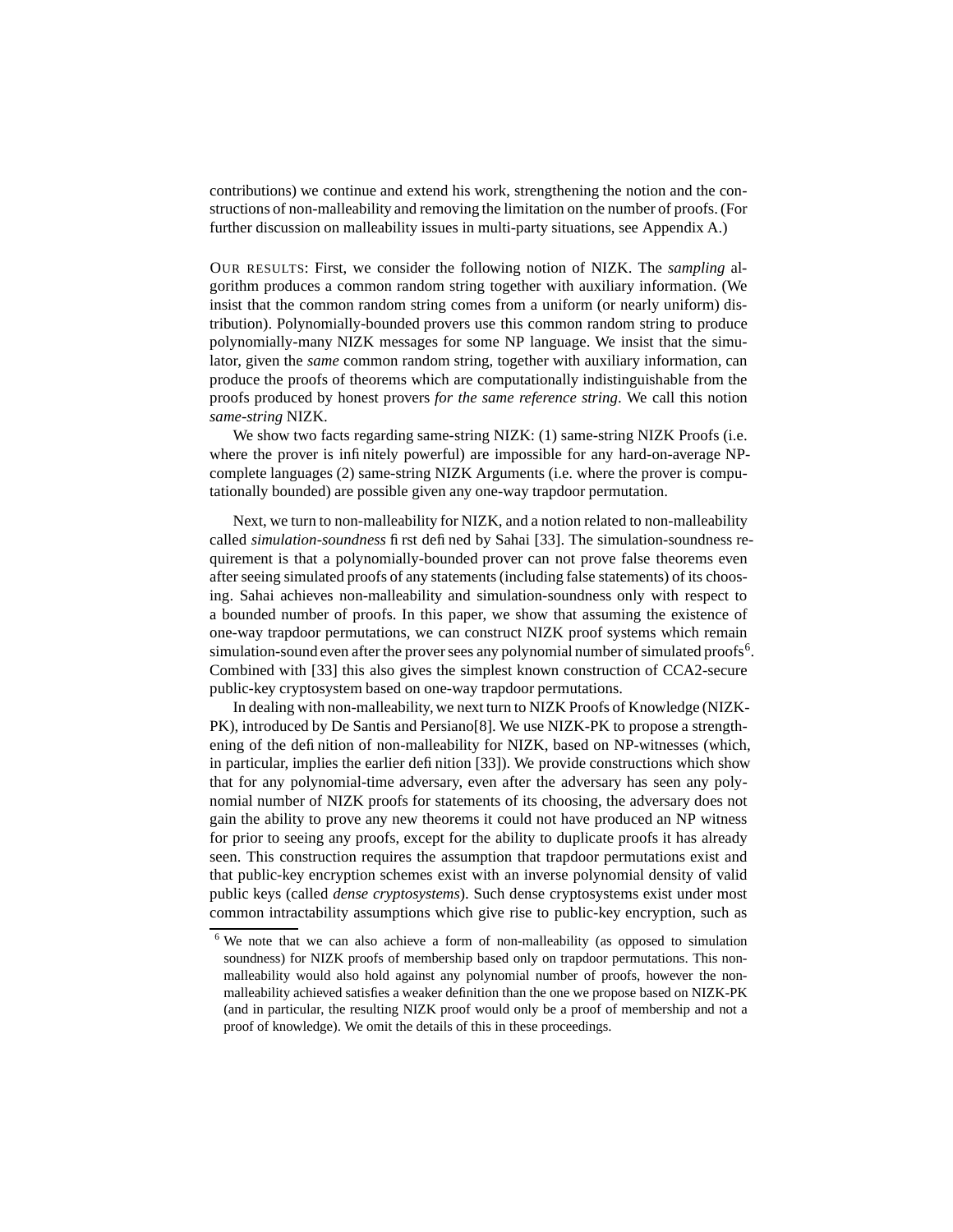the RSA assumption, Quadratic Residuosity, Diffie-Hellman [8] and factoring [11]. (In fact, in the context of NIZK-PK, we cannot avoid using such dense cryptosystems since they were shown to be *necessary* for any NIZK-PK [11]. )

Finally, we call NIZK arguments that are both non-malleable and same-string NIZK **Robust NIZK**.

We highlight the contributions of our results:

- **–** For NIZK arguments, we give the first construction where the simulator uses the same common random string as used by all the provers.
- **–** Our Robust-NIZK proof systems are non-malleable with regard to *any* polynomial number of proofs seen by the adversary and with respect to the same proof-system. (We contrast this with the previous result of [33] which proves non-malleability against only a bounded number of proofs, and in fact the length of the reference string grew quadratically in the bound on the the number of proofs the adversary could see.) In our result, in contrast, the length of the reference string depends only on the security parameter.
- **–** Our non-malleable NIZK definition and construction based on NIZK-PK achieves a very strong guarantee: We require that one can obtain an explicit NP witness for any statement that the adversary can prove after seeing some NIZK proofs. Thus, it intuitively matches our notion of what NIZK should mean: that the adversary cannot prove anything "new" that he was not able to prove before (except for copying proofs in their entirety).
- **–** Finally, our construction yields the simplest known public-key encryption scheme based on general assumptions which is secure against adaptive chosen-cyphertext attacks (CCA2).

We point out some new techniques used to establish our results. All previous work on non-malleability in a non-interactive setting under general assumptions [13, 12, 33] used a technique called "unduplicatable set selection". Our first construction provides the first non-malleability construction based on general assumptions which *does not* use "unduplicatable set selection" at all, and rather relies on a novel use of pseudorandom functions of [18]. In our second construction, we show how to generalize the unduplicatable set selection technique to a technique we call "hidden unduplicatable set selection," and use this to build our proofs. Both techniques are novel, and may have further applications.

ORGANIZATION. In Section 2, we both recall old definitions as well as give the new definitions of this paper. In Section 3, we present our first construction of Robust NIZK and non-malleable NIZK (and NIZK-PK) proofs. In Section 4, we present our second construction which uses different techniques and a yields non-malleable NIZK and NIZKPK.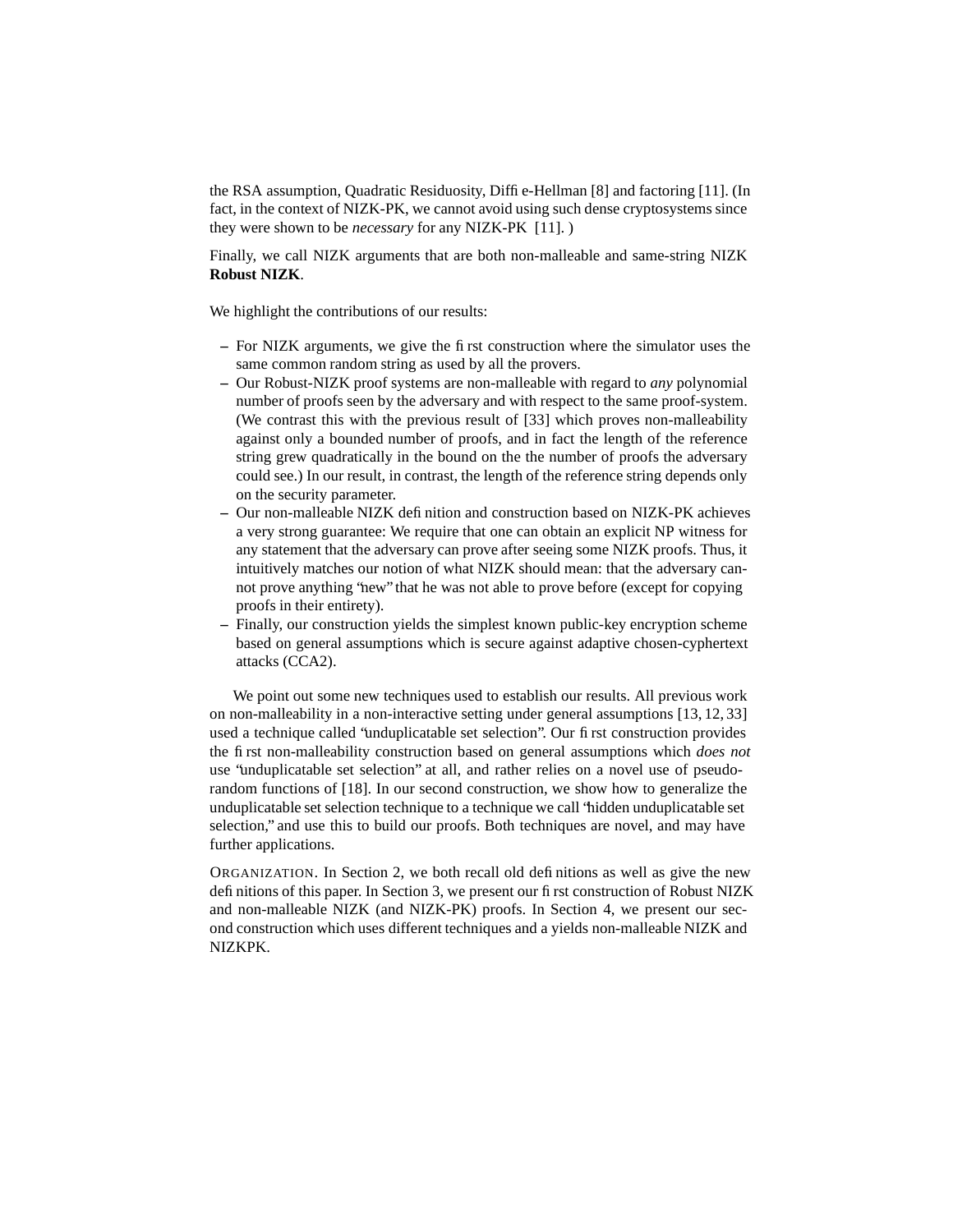### **2 Preliminaries and Definitions**

We use standard notations and conventions for writing probabilistic algorithms and experiments. If A is a probabilistic algorithm, then  $A(x_1, x_2, \ldots; r)$  is the result of running A on inputs  $x_1, x_2, \ldots$  and coins r. We let  $y \leftarrow A(x_1, x_2, \ldots)$  denote the experiment of picking r at random and letting y be  $A(x_1, x_2, \ldots; r)$ . If S is a finite set then  $x \leftarrow S$  is the operation of picking an element uniformly from S.  $x := \alpha$  is a simple assignment statement. By a "non-uniform probabilistic polynomial-time adversary," we always mean a circuit whose size is polynomial in the security parameter. All adversaries we consider are non-uniform. (Thus, we assume our assumptions, such as the existence of one-way functions, also hold against non-uniform adversaries.)

In this section, we will formalize the notions of non-malleable, same-string and robust NIZK proofs. We will also define an extension of simulation soundness.

#### **2.1 Basic Notions**

We first recall the definition of an (efficient, adaptive) single-theorem NIZK proof systems [1, 2, 15, 8]. Note that since we will always use the now-standard adaptive notion of NIZK, we will suppress writing "adaptive" in the future. We will also only concentrate on efficiently realizable NIZK proofs, and so we will suppress writing "efficient" as well. This first definition only guarantees that a single proof can be simulated based on the reference string. Note that our definition uses "Strong Soundness," based on Strong NIZK Proofs of Knowledge defined in [8] and a similar notion defined in [28], where soundness is required to hold even if the adversary may chose its proof after seeing the randomly selected reference string. Note that the constructions given in [15], for instance, meet this requirement. We simultaneously define the notion of an NIZK argument, in a manner completely analogous to the definition of an interactive ZK argument.

**Definition 1** (NIZK [15]).  $\Pi = (\ell, P, V, S = (S_1, S_2))$  is a single-theorem NIZK proof system (resp., argument) *for the language*  $L \in NP$  *with witness relation* R *if:*  $\ell$ is a polynomial, and  $P$ ,  $V$ ,  $S_1$ ,  $S_2$  are all probabilistic polynomial-time machines such *that there exists a negligible function*  $\alpha$  *such that for all k:* 

- **(Completeness):** For all  $x \in L$  of length k and all w such that  $R(x, w) = \text{true}$  , for  $all$  *strings*  $\sigma$  *of length*  $\ell(k)$ *, we have that*  $\mathcal{V}(x,\mathrm{P}(x,w,\sigma),\sigma) = \texttt{true}$  .
- **(Soundness):** *For all unbounded (resp., polynomial-time) adversaries*  $A$ , *if*  $\sigma \in \{0,1\}^{\ell(k)}$ *is* chosen randomly, then the probability that  $A(\sigma)$  will output  $(x, p)$  such that  $x \notin L$  but  $\mathcal{V}(x, p, \sigma) =$  true *is less than*  $\alpha(k)$ .
- **(Single-Theorem Zero Knowledge):** *For all non-uniform probabilistic polynomialtime adversaries*  $A = (A_1, A_2)$ , we have that

$$
|\Pr\left[\text{Expt}_A(k) = 1\right] - \Pr\left[\text{Expt}_A^S(k) = 1\right]| \le \alpha(k),
$$

where the experiments  $\mathsf{Expt}_A(k)$  and  $\mathsf{Expt}_A^S(k)$  are defined as follows: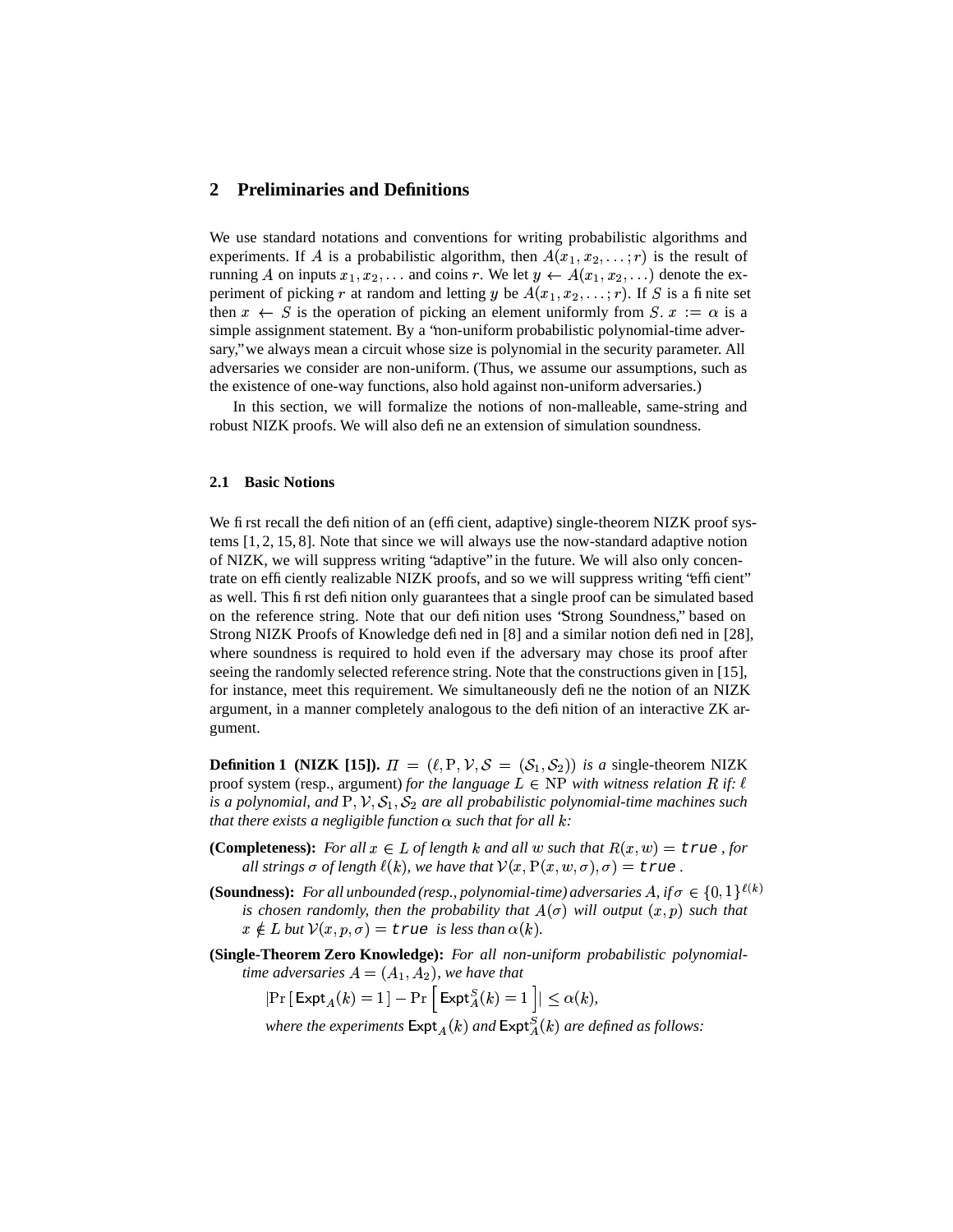| $\mathsf{Expt}_A(k)$ :                | $\mathsf{Expt}_A^S(k):$                        |  |
|---------------------------------------|------------------------------------------------|--|
| $\Sigma \leftarrow \{0,1\}^{\ell(k)}$ | $(\Sigma, \tau) \leftarrow \mathcal{S}_1(1^k)$ |  |
| $(x, w, s) \leftarrow A_1(\Sigma)$    | $(x, w, s) \leftarrow A_1(\Sigma)$             |  |
| $p \leftarrow P(x, w, \Sigma)$        | $p \leftarrow \mathcal{S}_2(x, \Sigma, \tau)$  |  |
| return $A_2(p,s)$                     | return $A_2(p,s)$                              |  |
|                                       |                                                |  |

To define a notion of NIZK where any polynomial number of proofs can be simulated, we change the Zero-knowledge condition as follows:

**Definition 2** (unbounded NIZK [15]).  $\Pi = (\ell, P, V, S = (S_1, S_2))$  is an unbounded NIZK proof system *for the language*  $L \in NP$  *if*  $\Pi$  *is a single-theorem NIZK proof* system for L and furthermore: there exists a negligible function  $\alpha$  such that for all k:

**(Unbounded Zero Knowledge):** *For all non-uniform probabilistic polynomial-time adversaries* A, we have that  $\left| \Pr \left[ \text{Expt}_A(k) = 1 \right] - \Pr \left[ \text{Expt}_A^S(k) = 1 \right] \right| \leq \alpha(k)$ , where the experiments  $\mathsf{Expt}_{A}(k)$  and  $\mathsf{Expt}_{A}^{S}(k)$  are defined as follows:

> $\mathsf{Ext}_{A}(k):$  $\begin{array}{l} \Sigma \leftarrow \{0,1\}^{\ell(k)} \ \text{return } A^{P(\cdot, \cdot, \Sigma)}(\Sigma) \Big| \quad \ \ \, \text{if} \quad \ \ \, \end{array}$  $\mathsf{Ext}^2(k)$ :  $(\Sigma,\tau)\leftarrow S_1(1^k)$  | return  $A^{S'(\cdot, \cdot, \Sigma,\tau)}(\varSigma)$

where  $S'(x, w, \Sigma, \tau) \stackrel{\text{def}}{=} \mathcal{S}_2(x, \Sigma, \tau)$ .

**Definition 3.** *We say that an NIZK argument system is* same-string *NIZK if the (unbounded) zero knowledge requirement above is replaced with the following requirement: there exists a negligible function*  $\alpha$  *such that for all k:* 

**(Same-String Zero Knowledge):** *For all non-uniform probabilistic polynomial-time adversaries* A, we have that  $\left| \Pr \left[ X = 1 \right] - \Pr \left[ Y = 1 \right] \right| \leq \alpha(k)$ , where X and *Y* are as defined in (and all probabilities are taken over) the experiment  $\textsf{Expt}(k)$ *below:*

| $\mathsf{Expt}(k):$                                       |  |
|-----------------------------------------------------------|--|
| $(\varSigma, \tau) \leftarrow \mathcal{S}_1(1^k)$         |  |
| $X \leftarrow A^{P(\cdot, \cdot, \Sigma)}(\Sigma)$        |  |
| $Y \leftarrow A^{S'(\cdot, \cdot, \Sigma, \tau)}(\Sigma)$ |  |

where  $S'(x, w, \Sigma, \tau) \stackrel{\text{def}}{=} \mathcal{S}_2(x, \Sigma, \tau)$ .

**(Same-String Zero Knowledge, cont.):** The distribution on  $\Sigma$  produced by  $S_1(1^k)$  is *the uniform distribution over*  $\{0,1\}^{\ell(k)}$ .

*Remark 1.* We make two observations regarding the definition of same-string NIZK:

**–** As done in [15], the definition could equivalently be one that states that with all but negligible probability over the choices of common random reference strings, the simulation is computationally indistinguishable from real proofs supplied by the prover. We omit the details for lack of space.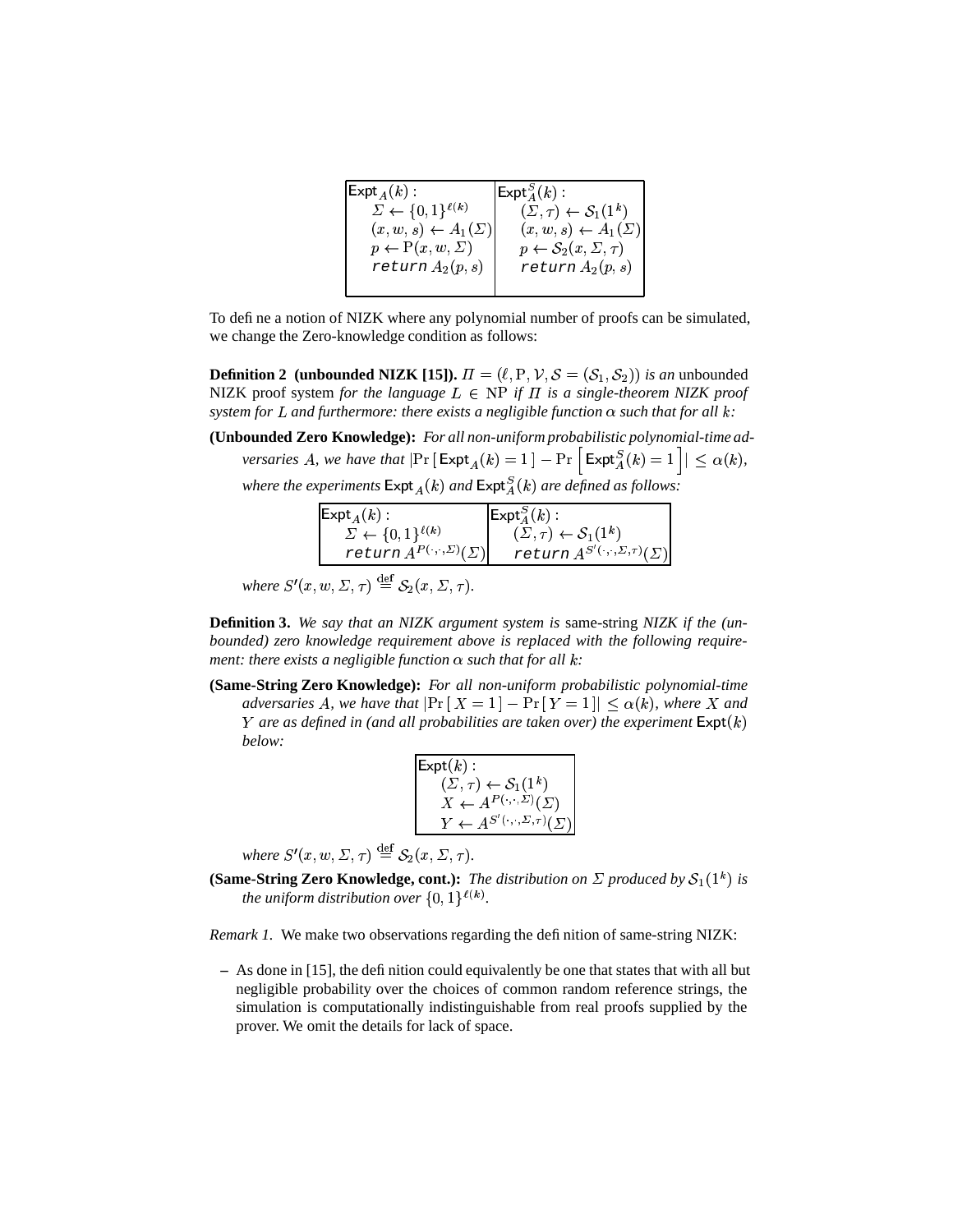- **–** On the other hand, the definition above differs from the standard definition on unbounded zero knowledge only in the new requirement that the simulator produce truly uniform reference strings. It is easy to verify that all other changes are cosmetic.
- **–** In the next theorem, we show why we must speak only of same-string NIZK *arguments*, and not NIZK Proofs.

**Theorem 1.** *If one-way functions exist, then there cannot exist same-string (adaptive) NIZK Proof systems for any NP-complete language* '*, even for single-theorem NIZK. In fact, this result extends to any language that is hard-on-average with respect to an efficiently samplable distribution.*

*Proof.* **(Sketch)** We only sketch the proof of this impossibility result. Assume that oneway functions exist, and that a same-string (adaptive) single-theorem NIZK Proof system exists for an NP-complete language  $L$ . We will show a contradiction to the soundness of the NIZK Proof System. First we note that the existence of one-way functions and Cook's theorem implies that there is a probabilistic polynomial-time algorithm  $M$ such that for all non-uniform polynomial-time machines A, if  $x \leftarrow M(1^k)$ , the probability that A correctly decides whether  $x \in L$  is only negligibly more than 1/2. It is implicit in the previous statement that with probability close to  $1/2$ , if  $x \leftarrow M(1^k)$ , then  $x \notin L$ .

This hardness condition also implies that, in particular, the simulator must output proofs that are accepted with all but negligible probability when given as input  $x \leftarrow$  $M(1<sup>k</sup>)$ . At the same time, because the NIZK system is both same-string (adaptive) NIZK, it must be that the reference strings output by  $S_1(1^k)$  come from a uniform distribution.

Now, consider a cheating (unbounded) prover which, for any given random string, guesses the auxiliary information  $\tau$  which maximizes the probability that the simulator outputs an accepting proof on inputs chosen according to  $x \leftarrow M(1^k)$ . Since the reference string that the prover encounters is also uniform, it follows that the cheating prover will have at least as high a probability of convincing a verifier to accept on input  $x \leftarrow M(1^k)$ . But we know that the simulator causes the verifier to accept with probability negligibly close to 1. This contradicts the (unconditional) soundness of the NIZK proof system, completing the proof.

We also define the notion of an NIZK proof of knowledge  $[8]$  for an NP language  $L$ with witness relation  $R$ . Informally, the idea is that in an NIZK proof of knowledge, one should be able to extract the NP witness directly from the proof if given some special information about the reference string. We capture this notion by defining an *extractor* which produces a reference string together with some auxiliary information. The distribution on reference strings is statistically close to the uniform distribution. Given the auxiliary information and an NIZK proof, one can efficiently extract the witness. [8] show how to turn any NIZK proof system into a proof of knowledge under the assumption that public-key encryption schemes exist with sufficiently high density of valid public keys (called dense cryptosystems). We now recall the formal definition:

**Definition 4** (NIZK proof of knowledge [8]).  $\Pi = (\ell, P, V, S = (S_1, S_2), E =$  $(E_1, E_2)$ ) is a NIZK proof (or argument) of knowledge *for the language*  $L \in NP$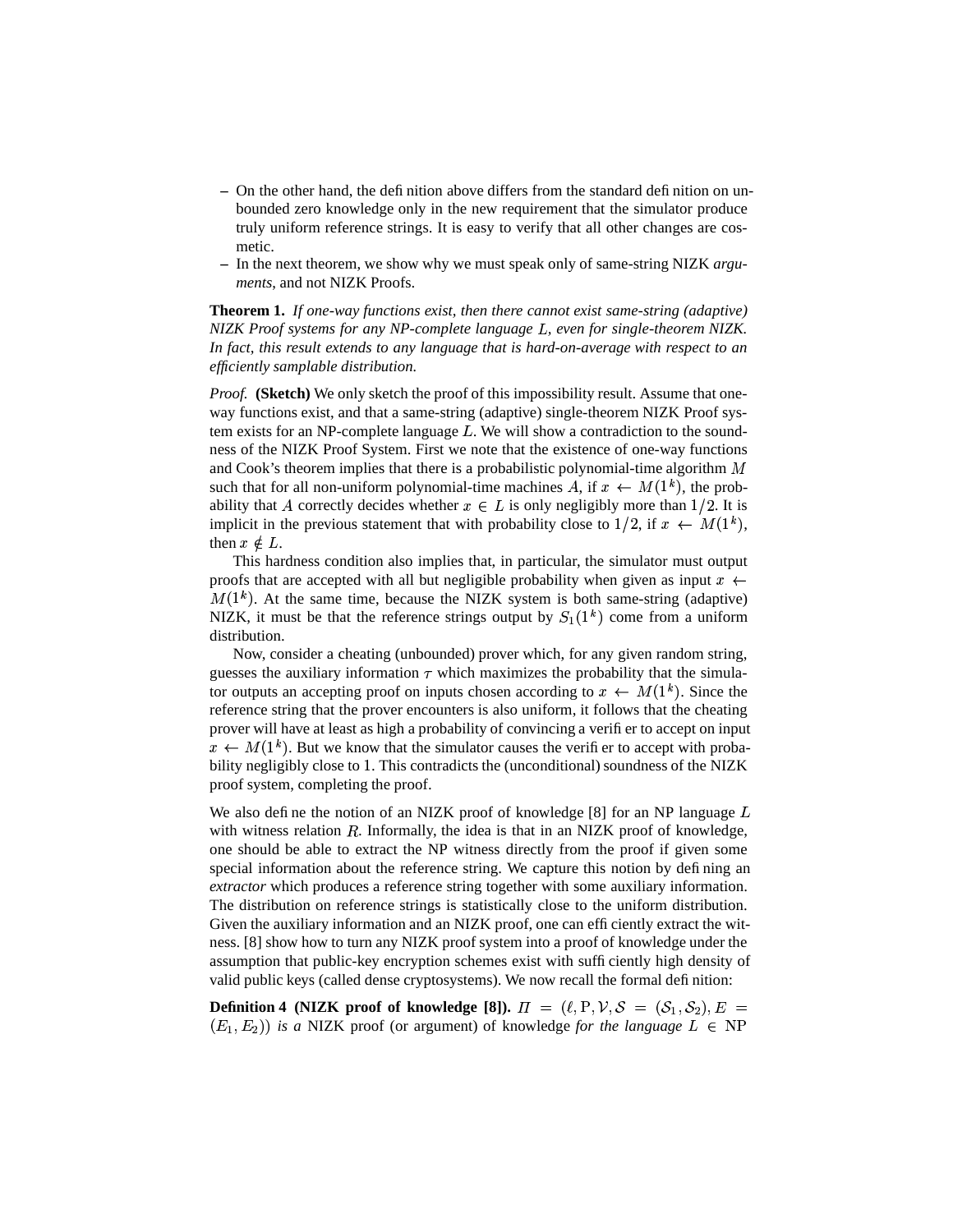*with witness relation*  $R$  *if:*  $\Pi$  *is an NIZK proof* (*or argument*) *system* (*of any type*) *for*  $L$ and furthermore  $E_1$  and  $E_2$  are probabilistic polynomial-time machines such that there *exists* a negligible function  $\alpha$  such that for all k:

**(Reference-String Uniformity):** *The distribution on reference strings produced by*

 $E_1(1^k)$  has statistical distance at most  $\alpha(k)$  from the uniform distribution on  $\{0,1\}^{\ell(k)}$ .

**(Witness Extractability):** For all adversaries A, we have that  $\Pr |\mathsf{Expt}_A^L(k)| \geq$ 

 $\Pr[\text{Expt}_{A}(k)] - \alpha(k)$ , where the experiments  $\text{Expt}_{A}(k)$  and  $\text{Expt}_{A}^{S}(k)$  are de*fined as follows:*

| $\mathsf{Expt}_A(k):$                 | $\mathsf{Expt}_A^E(k):$                |  |
|---------------------------------------|----------------------------------------|--|
| $\Sigma \leftarrow \{0,1\}^{\ell(k)}$ | $(\Sigma, \tau) \leftarrow E_1(1^k)$   |  |
| $(x,p) \leftarrow A(\Sigma)$          | $(x, p) \leftarrow A(\Sigma)$          |  |
| return $V(x, p, \Sigma)$              | $w \leftarrow E_2(\Sigma, \tau, x, p)$ |  |
|                                       | return true if $(x, w) \in R$          |  |

### **2.2 Non-malleable NIZK**

We now proceed to define non-malleable NIZK. The intuition that our definition will seek to capture is to achive the strongest possible notion of non-malleability: "whatever an adversary can prove after seeing polynomially many NIZK proofs for statements of its choosing, it could have proven without seeing them, except for the ability to duplicate proofs." <sup>7</sup> Extending the notion of NIZK-PK of De Santis and Persiano [8] we define non-malleable NIZK-PK. We will make the definition with regard to simulated proofs, but note that one can make a similar definition with regard to actual proofs; we omit it due to lack of space.

**Definition 5.** [Non-Malleable NIZK] Let  $\Pi = (\ell, \mathcal{P}, \mathcal{V}, \mathcal{S})$  be an unbounded NIZK proof system for the NP language L with witness relation W. We say that  $\Pi$  is a *non-malleable NIZK proof system (or argument)*<sup>8</sup> for *L* if there exists a probabilistic polynomial-time oracle machine  $M$  such that:

For all non-uniform probabilistic polynomial-time adversaries  $A$  and for all nonuniform polynomial-time relations  $R$ , there exists a negligible function  $\alpha(k)$  such that

$$
\Pr\Big[\mathop{\mathtt{Expt}}\nolimits^S_{A,R}(k)\Big]\leq\Pr\big[\mathop{\mathtt{Expt}}\nolimits'_A(k)\big]+\alpha(k)
$$

where  $\textsf{Expt}_{A,B}^S(k)$  and  $\textsf{Expt}_{A,B}^r(k)$  are the following experiments:

<sup>7</sup> When interpreting the line "it could have proven without seeing them," we insist that an actual NP witness for the statement should be extractable from the adversary, which is a very strong NIZK-PK property.

<sup>&</sup>lt;sup>8</sup> To stress the main novelty of this definition, we will sometimes write "non-malleable in the explicit witness sense," to indicate that an explicit NP-witness can be extracted from any prover. We remark that our definition clearly implies the definition of [33].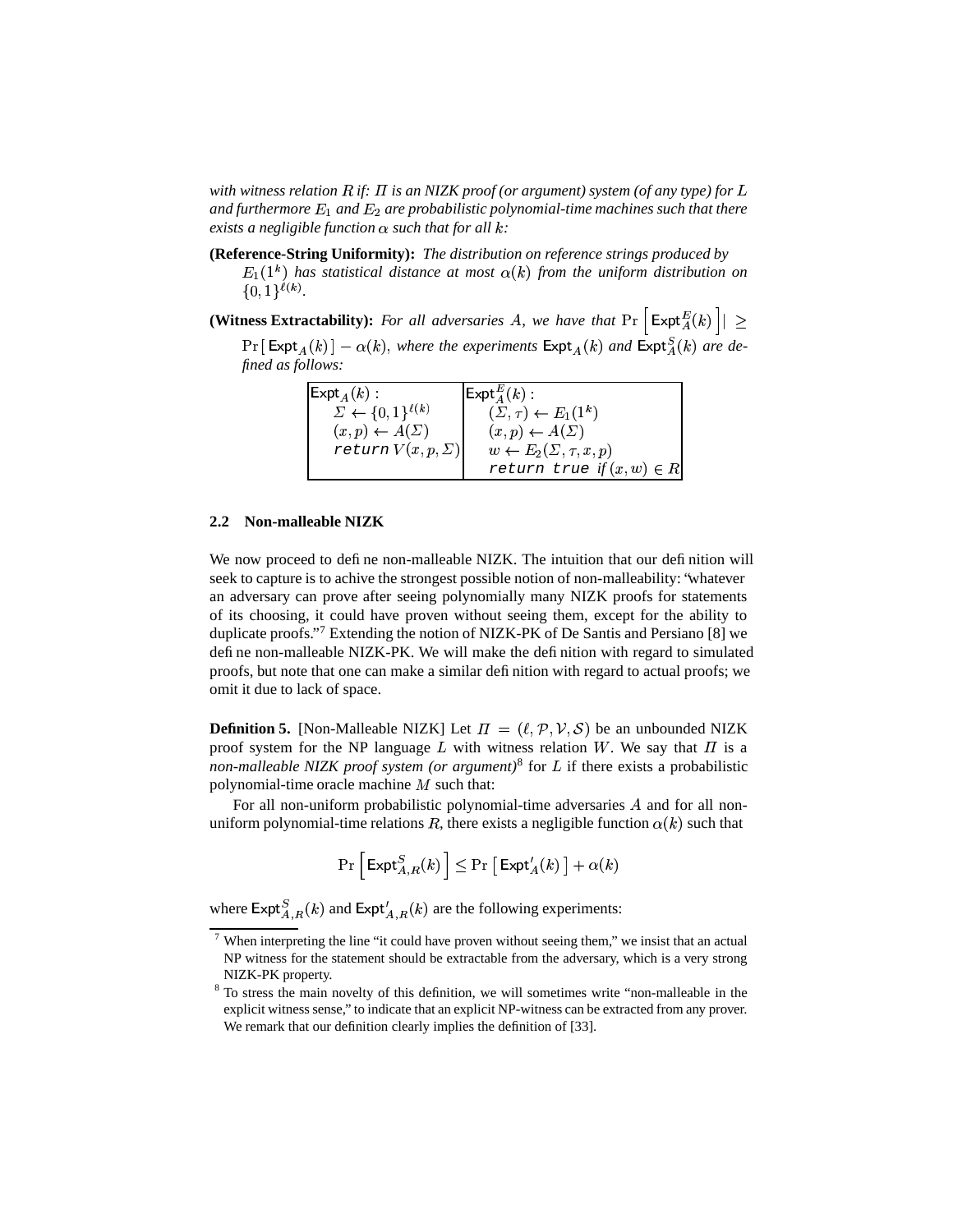| $ \mathsf{Expt}_{A.R}^S(k):$                                  | $\left \mathsf{Expt}'_{A,R}(k)\right $ : |
|---------------------------------------------------------------|------------------------------------------|
| $(\Sigma, \tau) \leftarrow \mathcal{S}_1(1^k)$                |                                          |
| $(x, p, aux) \leftarrow A^{S_2(\cdot, \Sigma, \tau)}(\Sigma)$ |                                          |
| Let $Q$ be list of proofs given by $S_2$ above                | $(x, w, aux) \leftarrow M^{A}(1^{k})$    |
| return true iff                                               | return true iff                          |
| $(p \notin Q)$ and                                            |                                          |
| $(V(x, p, \Sigma) = \text{true})$ and                         | $((x, w) \in W)$ and                     |
| $R(x, aux) = true$ )                                          | $(R(x, aux) = true)$                     |

We also consider (and strengthen) another notion for NIZK called simulation soundness [33] which is related to non-malleability, but also can be useful in applications – in particular, it suffices for building public-key encryption schemes secure against the strongest form of chosen-ciphertext attack (CCA2). The ordinary soundness property of proof systems states that with overwhelming probability, the prover should be incapable of convincing the verifier of a false statement. In this definition, we will ask that this remains the case even after a polynomially bounded party has seen any number of simulated proofs of his choosing. Note that simulation soundness is implied by our definition of non-malleability above.

**Definition 6.** [Unbounded Simulation-Sound NIZK] Let  $\Pi = (\ell, \mathcal{P}, \mathcal{V}, \mathcal{S} = (\mathcal{S}_1, \mathcal{S}_2))$ be an unbounded NIZK proof system (or argument) for the language  $L$ . We say that  $\Pi$ is *simulation-sound* if for all non-uniform probabilistic polynomial-time adversaries A, we have that

> $\Pr |\textsf{Expt}_{A,\Pi}(k)|$  is negligible in k,

where  $\textsf{Expt}_{A,\Pi}(k)$  is the following experiment:

**,我们的人们也不能会**。""我们的人们,我们的人们就会不会不会。""我们的人们,我们的人们就会不会不会。""我们的人们,我们也不会不会不会。""我们的人们,我们

 $\textsf{L}\textsf{X}\textsf{P}^{\textsf{L}}A,\Pi(\kappa)$  $(k)$ :  $(\Sigma, \tau) \leftarrow S_1(1^k)$  $(x, p) \leftarrow A^{S_2(\cdot, \Sigma, \tau)}(\Sigma)$ Let Q be list of proofs given by  $S_2$  above return true iff (  $p\notin Q$  and  $x\notin L$  and  $\mathcal{V}(x,p,\Sigma) = \mathtt{true}$  )  $\quad \vert$ 

**Definition 7.** *We will call an NIZK argument that is non-malleable and has unbiased simulations a* robust NIZK *argument.*

## **3 First Construction**

In this section, we exhibit our construction of NIZK proof systems that enjoy unbounded simulation-soundness. This construction is then readily modified using NIZK Proofs of Knowledge to construct proof systems with unbounded non-malleability (in the explicit witness sense), and robust NIZK arguments.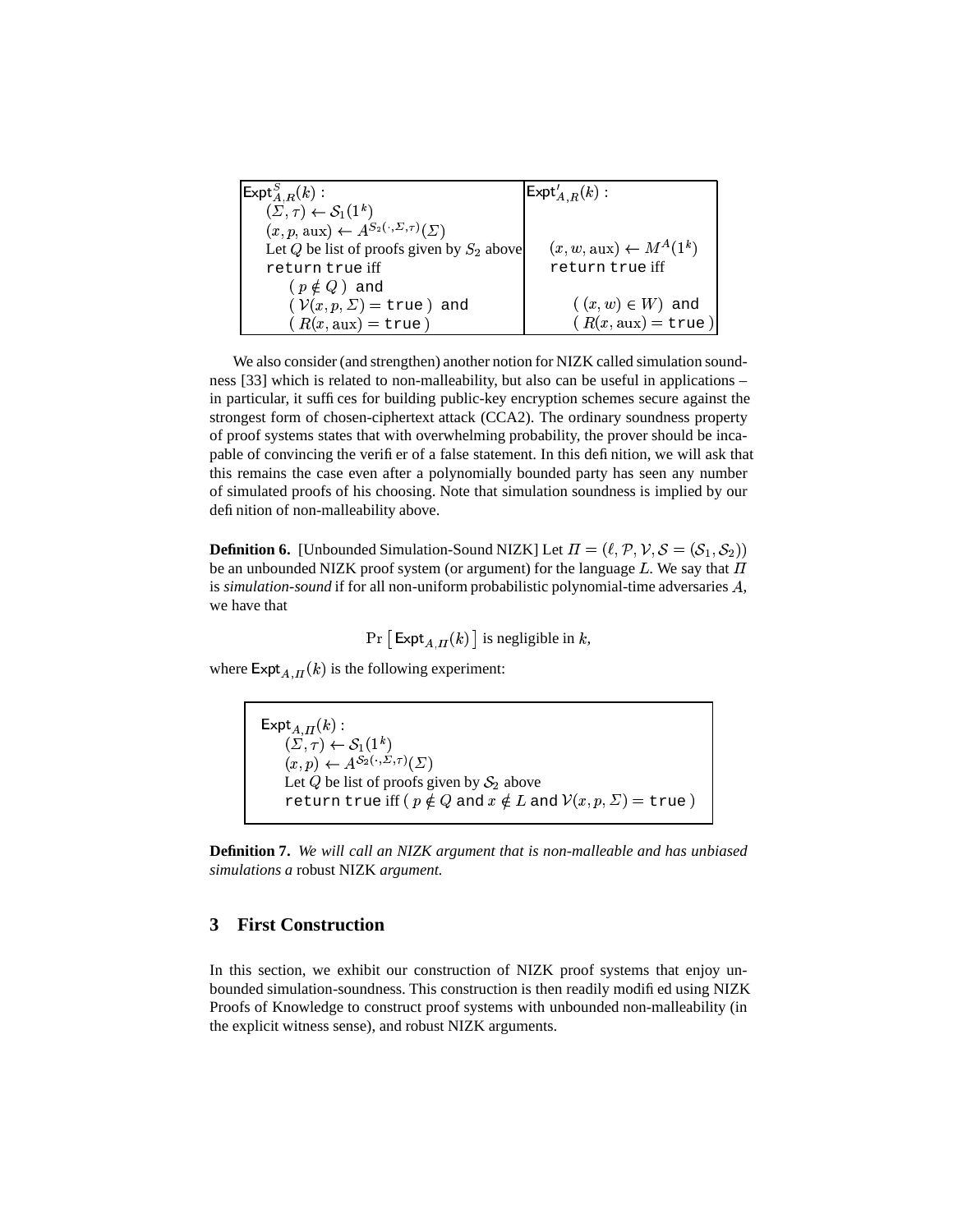*Assumptions needed.* In order to construct our simulation-sound proof systems for some NP language  $L$ , we will require the existence of efficient single-theorem (adaptive) NIZK proof systems for a related language  $L'$ , described in detail below. Such proof systems exist under the assumption that trapdoor permutations exist [15]. Further, we will require the existence of one-way functions. To construct the proof systems with full non-malleability, we will require efficient single-theorem (adaptive) NIZK proofs of knowledge for the language  $L'$ . Such proof systems exist under the assumption that dense cryptosystems exist and trapdoor permutations exist [8].

#### **3.1 Ingredients**

Let  $k$  be the security parameter. We first specify the ingredients used in our construction: **Commitment.** We recall two elegant methods for constructing commitments. One, based on one-way permutations, will allow us to construct non-malleable NIZK arguments with unbiased simulations (*i.e.* robust NIZK). The other, which can be based merely on one-way functions, suffices to construct non-malleable NIZK proof systems.

The theorem of Goldreich and Levin [17] immediately yields the following bit commitment scheme from any one-way permutation  $f$  on  $k$  bits:

$$
C(b, s) = (r, f(s))
$$
 where  $r \in_R \{0, 1\}^k$  such that  $r \cdot s = b$ 

Here, it should be that  $s \in_R \{0,1\}^k$ . Note that if  $s = 0^k$  and  $b = 1$ , then no choice of r will allow for  $r \cdot s = b$ . In this case, r is chosen at random, but the commitment is invalid. Since invalid commitments can only occur with probability at most  $2^{-k}$ , we can safely ignore this. To reveal the bit, the sender simply reveals  $s$ . Observe that the distribution  $C(b, s)$  where both b and s are chosen uniformly has is precisely the uniform distribution over  $\{0,1\}^{2k}$ . We will sometimes write just  $C(b)$  to mean  $C(b, s)$ where  $s \in_R \{0,1\}^k$ . Note that in this commitment scheme, every string of length  $2k$ corresponds to a commitment to *some unique* string.

On the other hand, we recall the bit commitment protocol of Naor [27] based on pseudorandom generators (which can be built from any one-way function [23]). Let G be a pseudorandom generator stretching k bits to 3k bits. The Naor commitment procedure commits to a bit  $b$  as follows:

$$
C(b,s)=\left\{\begin{matrix}(r,G(s))&\text{if }b=0\\(r,G(s)\oplus r)&\text{if }b=1\end{matrix}\right.
$$

Here,  $r \in_R \{0,1\}^{3k}$ , and as above the string s should be selected uniformly at random among strings of length k. Again, we will sometimes write just  $C(b)$  to mean  $C(b, s)$ where  $s \in_R \{0,1\}^k$ . It is shown in [27] that if U and U' are both independent uniform distributions among strings of length  $3k$ , then the distributions  $(U, U'), C(0)$ , and  $C(1)$ are all computationally indistinguishable (taken as ensembles of distributions indexed by k). Furthermore, it is clear that unless r is of the form  $G(s_1)\oplus G(s_2)$  for some  $s_1$ and  $s_2$ , there are no commitment strings that can arise as both commitments to 0 and commitments to 1. The probability of this being possible is thus less than  $2^{-k}$  over the choices of r. Furthermore, the probability that a random sample from  $(U, U')$  could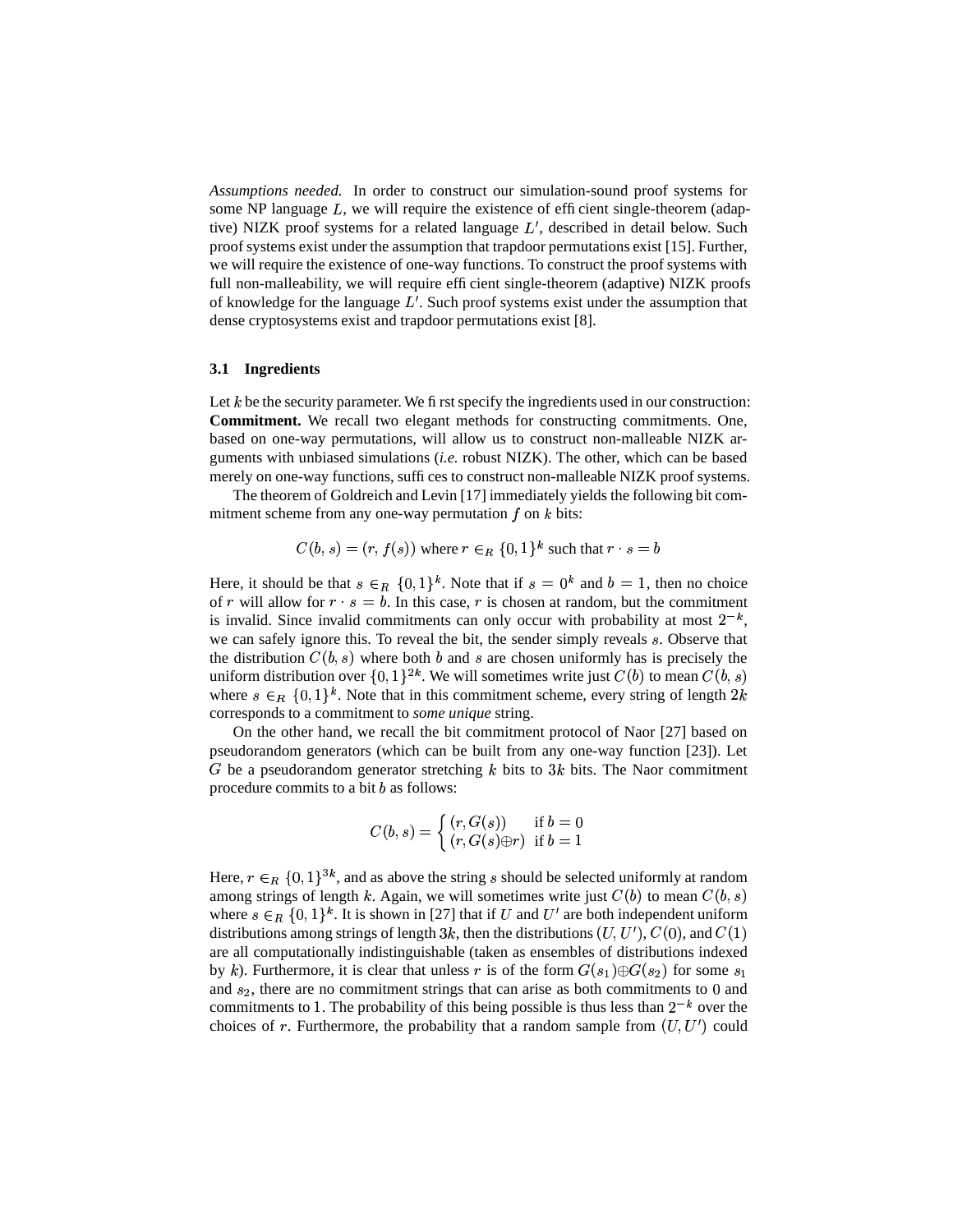be interpreted as a commitment to any bit is at most  $2^{-k}$  – in contrast to the one-way permutation based scheme above.

**Pseudo-Random Functions.** We also let  $\{f_s\}_{s\in\{0,1\}^k}$  be a family of pseudorandom functions [18] mapping  $\{0,1\}^*$  to  $\{0,1\}^k$ .

**One-Time Signatures.** Finally, let  $(Gen, Sign, Ver)$  be a strong one-time signature scheme (see [29, 33]), which can be constructed easily from universal one-way hash functions. Note that these objects can be constructed from one-way functions.

### **3.2 The Construction**

*Intuition.* The NIZK system intuitively works as follows: First, a verification-key/signingkey pair  $(VK, SK)$  is chosen for the one-time signature scheme. Then the prover provides a NIZK proof that  $\emph{either}$   $\emph{x}$  is in the language,  $\emph{or}$  that the reference string actually specifies a hidden pseudo-random function and that some specified value is the output of this pseudo-random function applied to the verification key  $VK$ . Finally, this proof is itself signed using the signing key  $SK$ .

We now describe the proof system  $\Pi$  for  $L$  precisely. Note that a third possibility for the NIZK proof is added below; this is a technical addition which simplifies our proof of correctness.

- **– Common random reference string.** The reference string consists of three parts  $\Sigma_1, \Sigma_2$ , and  $\Sigma_3$ .
	- 1.  $\Sigma_1$  is a string that we break up into k pairs  $(r_1, c_1), \ldots, (r_k, c_k)$ . If we use the one-way permutation-based commitments, each  $r_i$  and  $c_i$  are of length k; if we use the Naor commitment scheme,  $r_i$  and  $c_i$  are of length  $3k$ .
	- 2.  $\Sigma_2$  is a string of length  $3k$ .
	- 3.  $\Sigma_3$  is a string of length polynomial in k. The exact length of  $\Sigma_3$  depends on an NIZK proof system described below.
- $-$  **Prover Algorithm.** We define the language  $L'$  to be the set of tuples  $(x, u, v, \Sigma_1, \Sigma_2)$ such that at least one of the following three conditions hold:
	- $\bullet \ \ x \in L$
	- $\Sigma_1$  consists of commitments to the bits of the k bit string s, and  $u = f_s(v)$ : Formally, there exists  $s = s_1 \dots s_k$  with  $s_i \in \{0, 1\}$  for each i, and there exist  $a_1, a_2, \ldots, a_k \in \{0,1\}^k$  such that  $u = f_s(v)$  and such that for each  $i, (r_i, c_i)$ is a commitment under C to the bit  $s_i$ .
	- There exists  $s \in \{0,1\}^k$  such that  $\Sigma_2 = G(s)$

We assume we have a single-theorem NIZK proof system for  $L'$  (which we denote  $\Pi'$ ). Note that the length of the reference string  $\Sigma_3$  should be  $\ell_{\Pi'}(k)$ .

We now define the prover for  $L$ . On input  $x$ , a witness  $w$ , and the reference string  $\Sigma = (\Sigma_1, \Sigma_2, \Sigma_3)$ , the prover does the following:

- 1. Use  $Gen(1^k)$  to obtain a verification key / signing key pair  $(VK, SK)$  for the one-time signature scheme.
- 2. Let *u* be uniformly selected from  $\{0,1\}^k$ .
- 3. Using  $\Sigma_3$  as the reference string and w as the witness, generate a singletheorem NIZK proof under  $\Pi'$  that  $(x, u, VK, \Sigma_1, \Sigma_2) \in L'$ . Denote this proof by  $\pi'$ .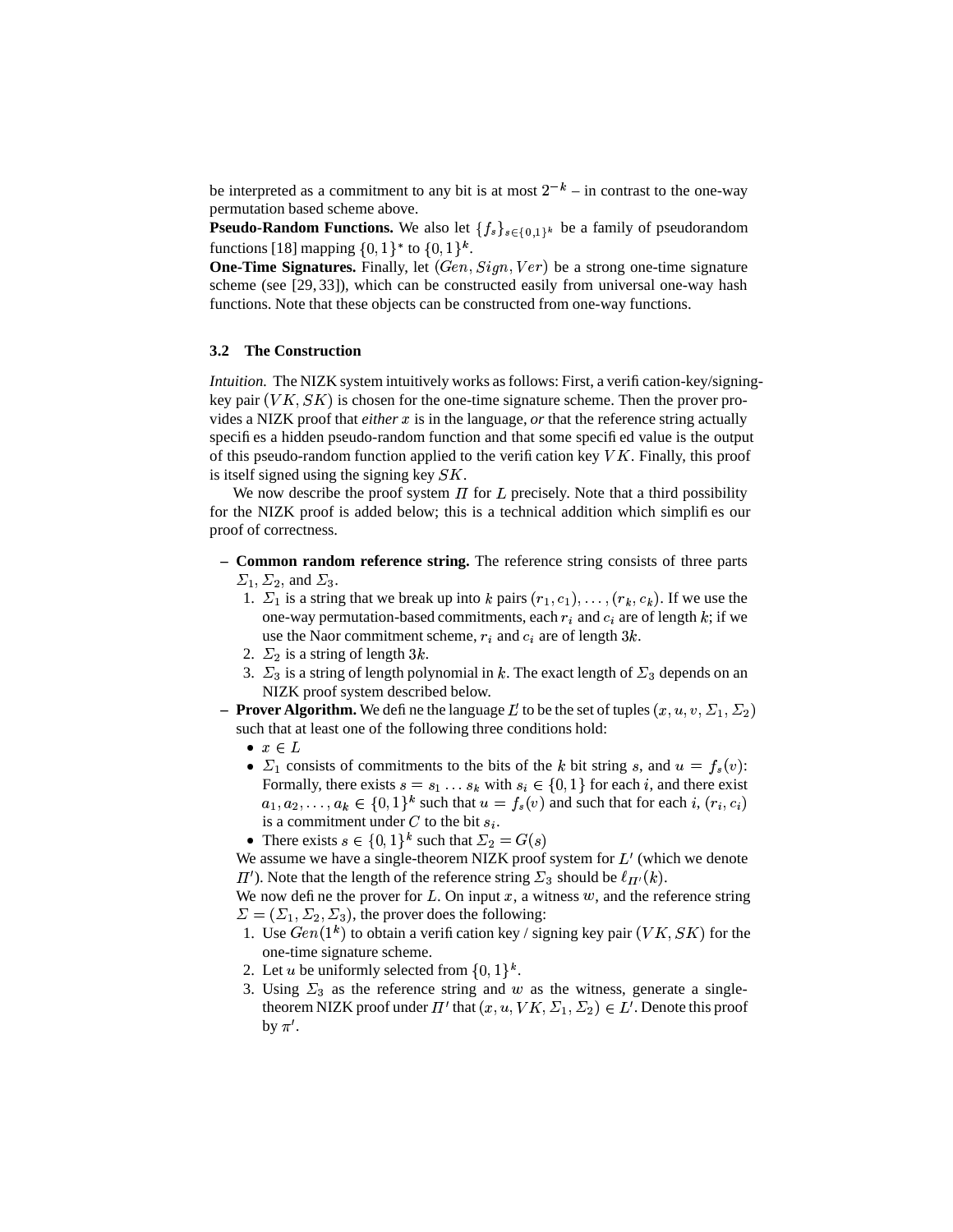4. Output  $(VK, x, u, \pi', Sign_{SK}(x, u, \pi')).$ 

As a sanity check, we observe that if  $\Sigma = (\Sigma_1, \Sigma_2, \Sigma_3)$  is chosen uniformly, then the probability that  $\Sigma_1$  can be interpreted as the commitment to any bits and the probability that  $\Sigma_2$  is in the range of G are both exponentially small in k. Thus, with all but exponentially small probability over the choice of  $\Sigma_1$  and  $\Sigma_2$ , a proof that  $(x, u, VK, \Sigma_1, \Sigma_2) \in L'$  really does imply that  $x \in L$ .

- $\blacktriangleright$  **Verifier Algorithm.** The verification procedure, on input the instance x and proof  $(VK, x', u, \pi', \sigma)$ , with respect to reference string  $\Sigma = (\Sigma_1, \Sigma_2, \Sigma_3)$ , proceeds as follows:
	- 1. Confirm that  $x = x'$ , and confirm the validity of the one-time signature *i.e.* that  $Ver_{VK}((x, u, \pi'), \sigma) = 1$ .
	- 2. Verify that  $\pi'$  is a valid proof that  $(x, u, VK, \Sigma_1, \Sigma_2) \in L'.$
- **– Simulator Algorithm.** We now describe the two phases of the simulator algorithm.  $S_1$  is the initial phase, which outputs a reference string  $\Sigma$  along with some auxiliary information  $\tau$ .  $S_2$  takes as input this auxiliary information, the reference string, and an instance  $x$ , and outputs a simulated proof for  $x$ . The intuition for the simulator is that it sets up the reference string to be such that a hidden pseudo-random function really is specified, and instead of proving that  $x$  is in the language, the simulator simply proves that it can evaluate this hidden pseudo-random function on the verification key of the signature scheme.

$$
\begin{aligned}\nS_1(1^k): \\
s, \Sigma_2 &\leftarrow \{0, 1\}^{3k}; \Sigma_3 \leftarrow \{0, 1\}^{\ell_{H'}(k)} \\
a_i &\leftarrow \{0, 1\}^k \text{ for } i = 1, ..., k \\
g_i &\leftarrow C(s_i, a_i) \text{ for } i = 1, ..., k \\
\Sigma_1 = (g_1, g_2, ..., g_k) \\
\text{return } \Sigma = (\Sigma_1, \Sigma_2, \Sigma_3) \text{ and} \\
\tau = (s, a_1, ..., a_k), \\
S_2(\tau = (s, a_1, ..., a_k), \Sigma = (\Sigma_1, \Sigma_2, \Sigma_3), x): \\
(VK, SK) &\leftarrow Gen(1^k) \\
u = f_s(VK) \\
\text{Use } \Sigma_3 \text{ as ref string and } \tau \text{ as witness to construct} \\
\text{proof } \pi' \text{ that } (x, u, VK, \Sigma_1, \Sigma_2) \in L' \\
\sigma &\leftarrow Sign_{SK}(x, u, \pi') \\
\text{return } (VK, x, u, \pi', \sigma)\n\end{aligned}
$$

**Theorem 2.** If  $\Pi'$  is a single-theorem NIZK proof system for  $L'$ , the proof system  $\Pi$ *described above is either:*

- **–** *an unbounded simulation-sound NIZK proof system for* ' *if is the Naor commitment scheme and one-way functions exist.*
- **–** *an unbounded simulation-sound same-string NIZK argument for* ' *with if is the commitment scheme based on one-way permutations and one-way permutations exist.*

*Proof.* As they are standard, we only sketch the proofs for completeness, soundness, and zero-knowledge. We provide the proof of unbounded simulation soundness in full.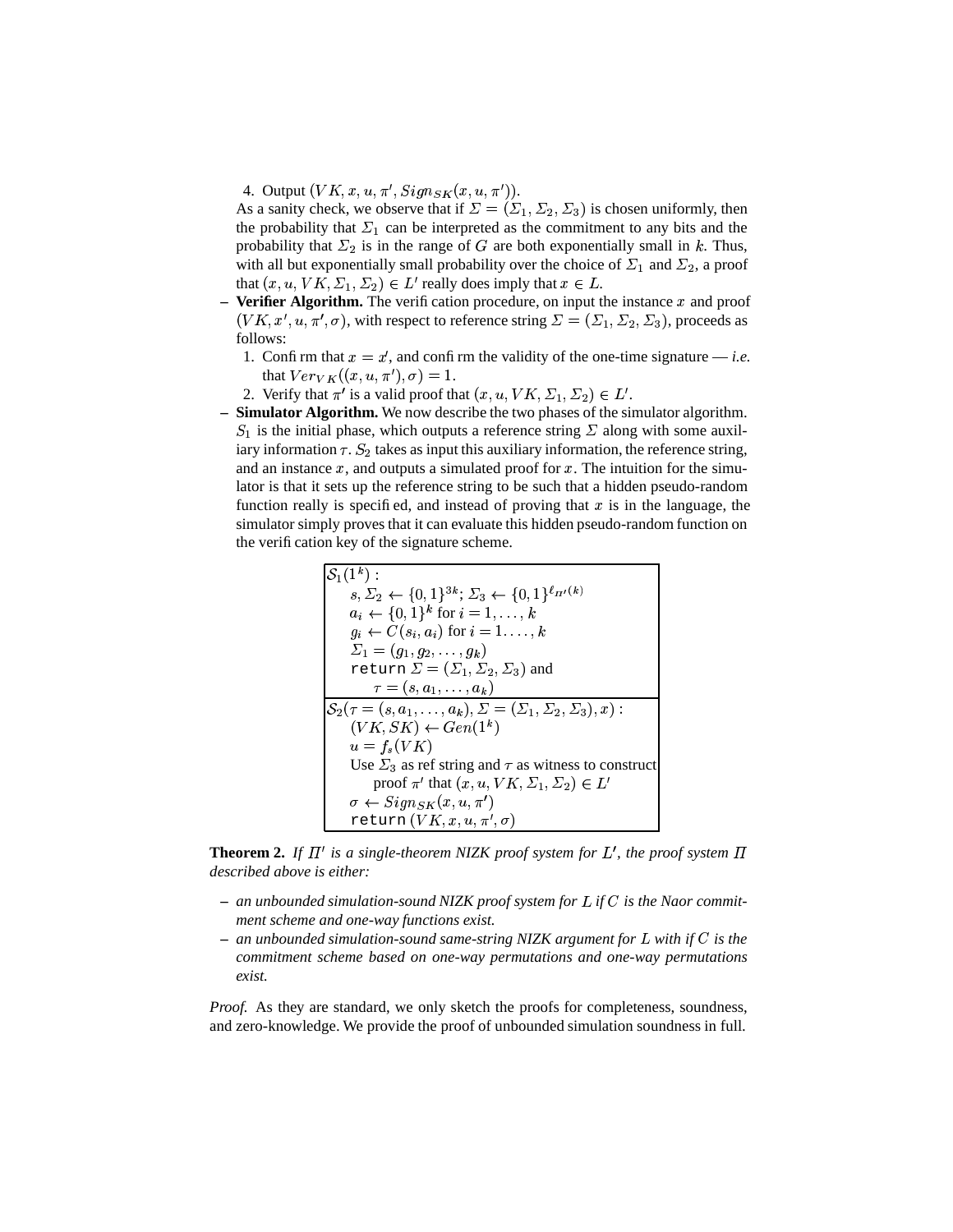Completeness follows by inspection. For the case of NIZK proofs, soundness follows by the fact that if  $\Sigma$  is chosen uniformly at random, then the probability that  $\Sigma_1$ can be interpreted as a commitment to any string is exponentially small, and likewise the probability that  $\Sigma_2$  is in the image of the pseudorandom generator G is exponentially small. For the case of NIZK arguments, we will in fact establish not only soundness but the stronger simulation soundness property below.

In the case where  $C$  is based on a one-way permutation, we note that the simulator's distribution on  $\Sigma$  is exactly uniform, thus satisfying this property required by samestring NIZK.

The proof of unbounded zero-knowledge follows almost exactly techniques of [15]. First we note that if we modify the real prover experiment by replacing the uniform  $\Sigma_1$  with the distribution from the simulation (which in the case where C is based on one-way permutations is no change at all), but keep the prover as is, then by the security of the commitment scheme, the views of the adversary are computationally indistinguishable. Now, [15] show that single-theorem NIZK implies unbounded witnessindistinguishability. Thus, since the simulator for  $\Pi$  uses only a different witness to prove the same statement, the view of the adversary in the simulator experiment is computationally indistinguishable from the view of the adversary in the modified prover experiment. Thus, unbounded zero-knowledge follows.

*Unbounded simulation soundness – Overview.* The proof of simulation soundness uses novel techniques based in part on a new application of pseudorandom functions to nonmalleability. We also use a combination of techniques from [13, 33], [15], and [4]. As we do not use set selection at all, the proof is quite different from that techniques from [12, 33]. The intuition is as follows: Through the use of the signature scheme, we know that any proof of a false theorem that the adversary might output which is different from the proofs provided by the simulator must use a verification key  $VK$ that is new. Otherwise, providing a valid signature would contradict the security of the signature scheme. Once we know that the verification key  $VK$  must be different, we observe that the only way to prove a false theorem with regard to the simulated reference string is to provide a value  $u = f_s(VK)$ . By considering several hybrid distributions, we show that this is impossible by the security of pseudorandom functions and the witness-indistinguishability of the NIZK proof system  $\Pi'$  for  $L'$ .

*Unbounded simulation soundness – Full Proof.* We recall from the definition of unbounded simulation soundness the adversary experiment, and substitute from our construction, to build experiment  $\mathsf{Expt}_0$ .

Let  $Pr[Expt_0(1^k)] = p(k)$ . We must show that  $p(k)$  is negligible.

We denote the components of the proof  $\pi$  output by the adversary as  $(VK, x, u, \pi', \sigma)$ . Let  $T$  be the list of verification keys output by the simulator. (Note that with all but exponentially small probability, these verification keys will all be distinct.) We first consider the probability  $Pr[Expt_0(1^k)$  and  $VK \in T]$ . In the case where this is true, we know that  $\pi \notin Q$ , and therefore this implies that the adversary was able to produce a message/signature pair for  $VK$  different than the one given by the simulator. Thus, if  $Pr[{\sf Ext}_0(1^k)$  and  $VK \in T]$  is non-negligible, we can use it to forge signatures and break the (strong) one-time signature scheme. Thus,  $\Pr[\text{Expt}_0(1^k)$  and  $VK \in T]$  is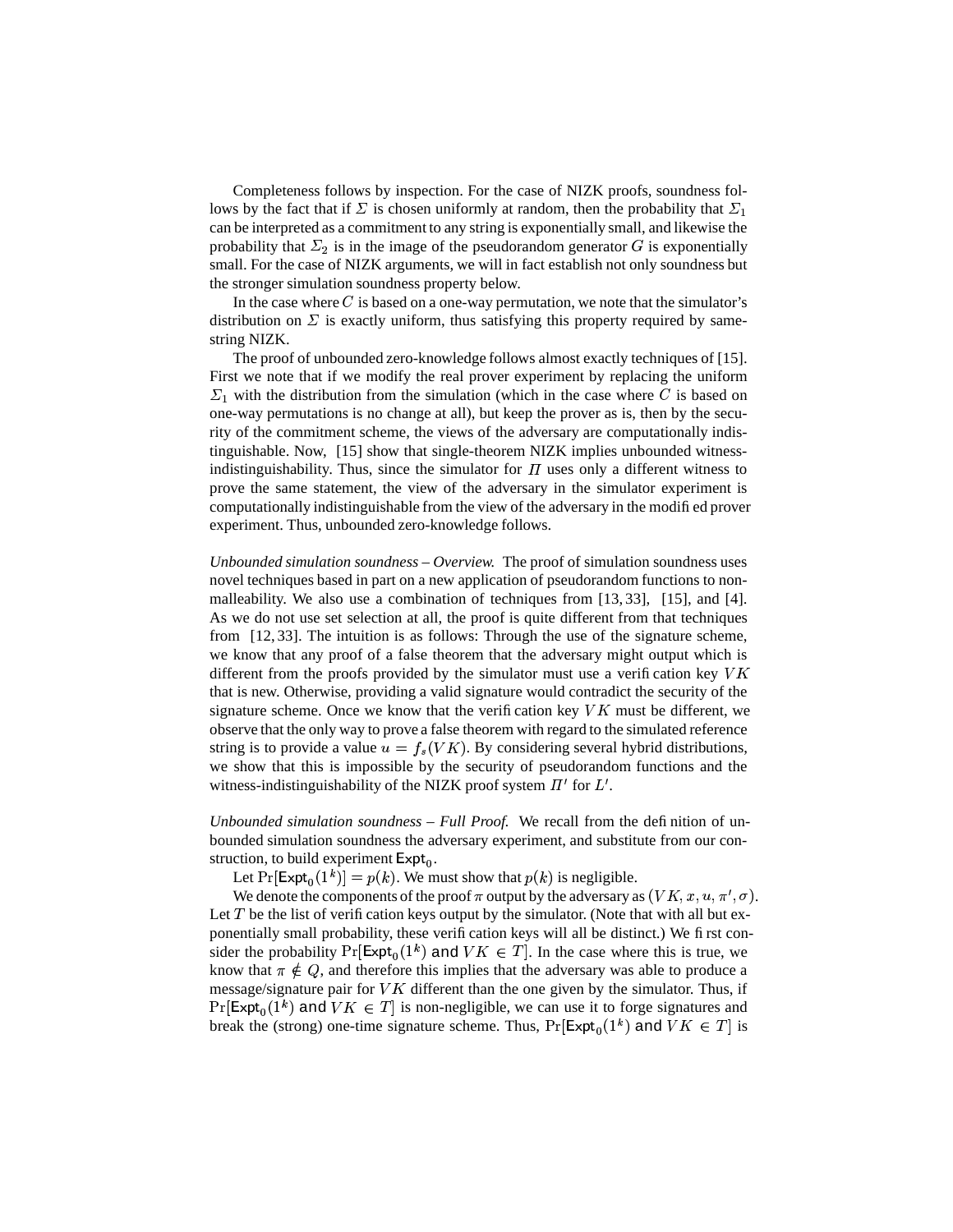$\mathsf{Expt}_0(1^{\kappa})$  (**Actual Adversary Experiment**): Make Reference String  $\Sigma = (\Sigma_1, \Sigma_2, \Sigma_3)$ :  $\Sigma_2 \leftarrow \{0, 1\}^{3k}; \, \Sigma_3 \leftarrow \{0, 1\}^{\ell_{\pi'}(k)}$  $s \leftarrow \{0, 1\}^k$  $\Sigma_1 \leftarrow$  commitments to bits of s using randomness  $a_1, \ldots, a_k$ . Run adversary  $A$ . When asked for proof for  $x$ , do:  $(VK, SK) \leftarrow Gen(1^k)$  $u = f_s(VK)$ Use  $\Sigma_3$  as ref string and  $(s, a_1, \ldots, a_k)$  as witness to construct proof  $\pi'$  that  $(x, u, VK, \Sigma_1, \Sigma_2) \in L'$  $\sigma \leftarrow$  Signs  $\kappa(x, u, \pi')$ return  $(VK, x, u, \pi', \sigma)$ Let  $(x, \pi)$  be output of adversary. Let  $Q$  be list of proofs provided by simulator above. return true iff (  $\pi\notin Q$  and  $x\notin L$  and  $\mathcal{V}(x,\pi,\mathit{\Sigma})=$  true )  $\quad \mid$ 

negligible. Since  $p(k) = \Pr[\mathsf{Expt}_0(1^k)$  and  $VK \in T] + \Pr[\mathsf{Expt}_0(1^k)$  and  $VK \notin T]$ , we now need only focus on the second probability. Let  $p_0(k) = \Pr[\mathsf{Expt}_0(1^k)$  and  $VK \notin$  $T$ ].

We now consider a second experiment, where we change the acceptance condition of the experiment:

 $\mathsf{Expt}_1(1^k)$  (Accept only if  $u = f_s(VK)$ ): Make Reference String  $\Sigma = (\Sigma_1, \Sigma_2, \Sigma_3)$ :  $\Sigma_2 \leftarrow \{0, 1\}^{3k}; \Sigma_3 \leftarrow \{0, 1\}^{\ell_{\Pi'}(k)}$  $s \leftarrow \{0,1\}^k$  $\Sigma_1 \leftarrow$  commitments to bits of s using randomness  $a_1, \ldots, a_k$ . Run adversary  $A$ . When asked for proof for  $x$ , do:  $(VK, SK) \leftarrow Gen(1^k)$  $u = f_s(VK)$ Use  $\Sigma_3$  as ref string and  $(s, a_1, \ldots, a_k)$  as witness to construct proof  $\pi'$  that  $(x, u, VK, \Sigma_1, \Sigma_2) \in L'$  $\sigma \leftarrow$  Signs  $\kappa(x, u, \pi')$ return  $(VK, x, u, \pi^{'}, \sigma)$ Let  $(x, \pi = (VK, x, u, \pi', \sigma))$  be output of adversary. Let  $Q$  be list of proofs output by simulator above. Let  $T$  be list of verification keys output by simulator above. return true iff 8HG; <sup>F</sup> and <sup>J</sup> ( <sup>8</sup> true and )W+ G; <sup>V</sup> and <sup>3</sup> X4
6 \*)7+.U

Now, let  $p_1(k) = Pr[Expt_1(1^k)]$ . In Expt<sub>1</sub>, we insist that  $VK \notin T$  and replace the condition that  $x \notin L$  with  $f_s(VK) = u$ . Note that with these changes, the experiment can be implemented in polynomial-time. Now, by the fact that  $\Pi'$  is a proof system for  $L'$ , we know that if  $x \notin L$ , then with overwhelming probability the only way the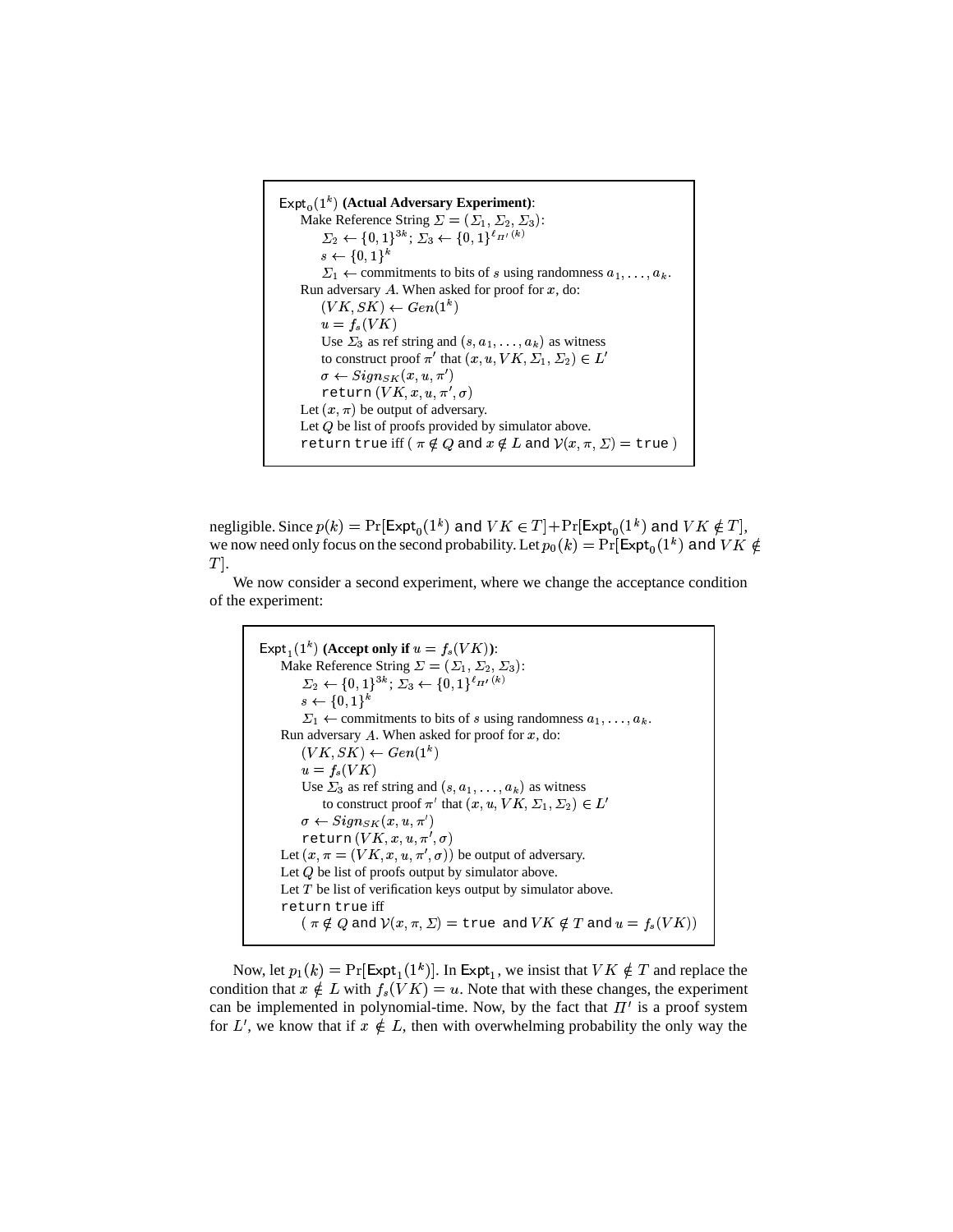adversary's proof can be accepted is if  $f_s(VK) = u$ . (Recall that in all cases,  $\Pi'$  is an NIZK proof system, not an argument.) Thus, we have that  $p_0(k) \leq p_1(k) + \alpha(k)$ , where  $\alpha$  is some negligible function.

We now consider a third experiment, where we change part of the reference string  $\Sigma_2$  to make it pseudorandom:

 $\mathsf{Expt}_2(1^k)$  (Change  $\Sigma_2$  to be pseudorandom): Make Reference String  $\Sigma = (\Sigma_1, \Sigma_2, \Sigma_3)$ :  $d \leftarrow \{0,1\}^k$ ; Let  $\Sigma_2 = G(d)$ .  $\Sigma_3 \leftarrow \{0, 1\}^{\ell_{\Pi'}(\kappa)}$  $s \leftarrow \{0,1\}^k$  $\Sigma_1 \leftarrow$  commitments to bits of s using randomness  $a_1, \ldots, a_k$ . Run adversary  $A$ . When asked for proof for  $x$ , do:  $(VK, SK) \leftarrow Gen(1^k)$  $u = f_s(VK)$ Use  $\Sigma_3$  as ref string and  $(s, a_1, \ldots, a_k)$  as witness to construct proof  $\pi'$  that  $(x, u, VK, \Sigma_1, \Sigma_2) \in L'$  $\sigma \leftarrow Sing_{K}(x, u, \pi')$ return  $(VK, x, u, \pi', \sigma)$ Let  $(x, \pi = (VK, x, u, \pi', \sigma))$  be output of adversary. Let  $Q$  be list of proofs output by simulator above. Let  $T$  be list of verification keys output by simulator above. return true iff 8HG; <sup>F</sup> and <sup>J</sup> ( <sup>8</sup> true and )W+ G; <sup>V</sup> and <sup>3</sup> X4<sup>6</sup> \*)7+.U

Let  $p_2(k) = Pr[Expt_2(1^k)]$ . In Expt<sub>2</sub>, the only change we made was to make  $\Sigma_2$ be pseudorandom rather than truly random. Thus, we must have that  $|p_2(k) - p_1(k)| \le$  $\alpha(k)$ , where  $\alpha$  is some negligible function. Otherwise, this would yield a distinguisher for the generator  $G$ .

We now consider a fourth experiment, where instead of providing proofs based on proving  $u = f_s(VK)$ , we provide proofs based on the pseudorandom seed for  $\Sigma_2$ :

Let  $p_3(k) = Pr[Expt_3(1^k)]$ . In Expt<sub>3</sub>, the only change we made was to have the simulator use the seed for  $\Sigma_2$  as the witness to generate its NIZK proof that  $(x, u, VK, \Sigma_1, \Sigma_2) \in$ L'. Note that this means that s and the randomness  $a_1, \ldots, a_k$  are not used anywhere except to generate  $\Sigma_1$ . Now, [15] prove that any adaptive single-theorem NIZK proof system is also adaptive unbounded witness-indistinguishable (see [15] for the definition of witness-indistinguishable non-interactive proofs). The definition of adaptive unbounded witness-indistinguishability directly implies that  $|p_3(k) - p_2(k)| \le \alpha(k)$ , where  $\alpha$  is some negligible function.

We now consider a fi fth experiment, where finally we eliminate all dependence on s by chosing  $\Sigma_1$  independently of s: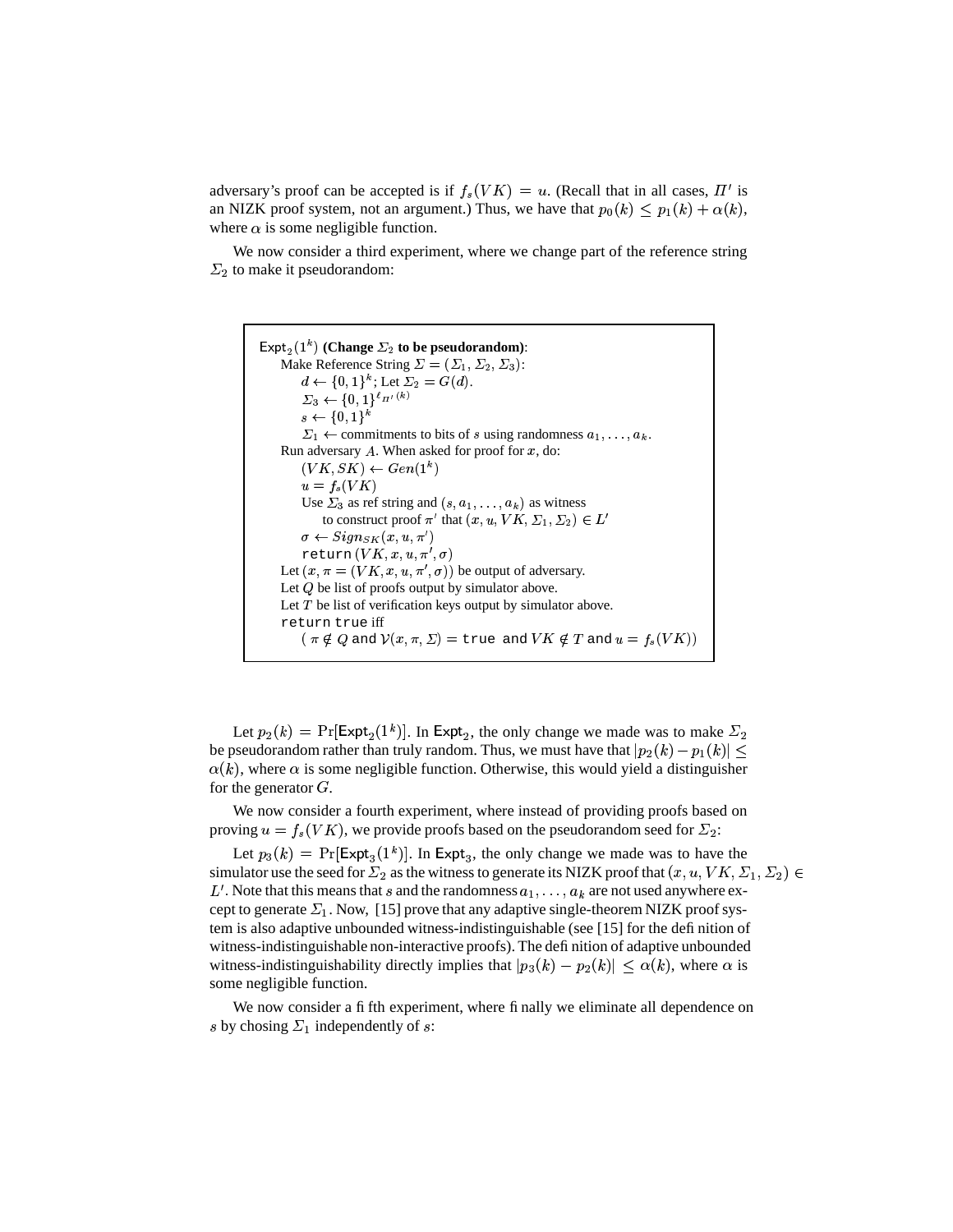$\mathsf{Expt}_3(1^k)$  (Use seed for  $\Sigma_2$  to generate NIZK proofs): Make Reference String  $\Sigma = (\Sigma_1, \Sigma_2, \Sigma_3)$ :  $d \leftarrow \{0,1\}^k$ ; Let  $\Sigma_2 = G(d)$ .  $\Sigma_3 \leftarrow \{0, 1\}^{\ell_{\Pi'}(\kappa)}$  $s \leftarrow \{0,1\}^k$  $\Sigma_1 \leftarrow$  commitments to bits of s using randomness  $a_1, \ldots, a_k$ . Run adversary  $A$ . When asked for proof for  $x$ , do:  $(VK, SK) \leftarrow Gen(1^k)$  $u = f_s(VK)$ Use  $\Sigma_3$  as ref string and d as witness to construct proof  $\pi'$  that  $(x, u, VK, \Sigma_1, \Sigma_2) \in L'$  $\sigma \leftarrow Sing_{K}(x, u, \pi')$ return  $(VK, x, u, \pi', \sigma)$ Let  $(x, \pi = (VK, x, u, \pi', \sigma))$  be output of adversary. Let  $Q$  be list of proofs output by simulator above. Let  $T$  be list of verification keys output by simulator above. return true iff 8HG; <sup>F</sup> and <sup>J</sup> ( <sup>8</sup> true and )W+ G; <sup>V</sup> and <sup>3</sup> X4<sup>6</sup> \*)7+.U

 $\mathsf{Expt}_4(1^k)$  (Make  $\Sigma_1$  independent of s): Make Reference String  $\Sigma = (\Sigma_1, \Sigma_2, \Sigma_3)$ :  $d \leftarrow \{0,1\}^k$ ; Let  $\Sigma_2 = G(d)$ .  $\Sigma_3 \leftarrow \{0, 1\}^{\ell_{\Pi'}(\kappa)}$  $s' \leftarrow \{0, 1\}^{\kappa}$  $\Sigma_1 \leftarrow$  commitments to bits of s' using randomness  $a_1, \ldots, a_k$ . Run adversary  $A$ . When asked for proof for  $x$ , do:  $(VK, SK) \leftarrow Gen(1^k)$  $u = f_s(VK)$ Use  $\Sigma_3$  as ref string and d as witness to construct proof  $\pi'$  that  $(x, u, VK, \Sigma_1, \Sigma_2) \in L'$  $\sigma \leftarrow Sing_{K}(x, u, \pi')$ return  $(VK, x, u, \pi', \sigma)$ Let  $(x, \pi = (VK, x, u, \pi', \sigma))$  be output of adversary. Let  $Q$  be list of proofs output by simulator above. Let  $T$  be list of verification keys output by simulator above. return true iff 8HG; <sup>F</sup> and <sup>J</sup> ( <sup>8</sup> true and )W+ G; <sup>V</sup> and <sup>3</sup> X4
6 \*)7+.U

Let  $p_4(k) = Pr[Expt_4(1^k)]$ . In Expt<sub>4</sub>, we choose two independent uniformly random strings s, s' and make  $\Sigma_1$  into a commitment to s' rather than s. This has the effect of making  $\Sigma_1$  completely independent of the string s.

Suppose  $s^0, s^1 \leftarrow \{0, 1\}^k$ ;  $b \leftarrow \{0, 1\}$ , and  $\Sigma_1 \leftarrow$  commitments to bits of  $s^b$ . By the security of the commitment scheme (either by Naor[27] or Goldreich-Levin [17], depending on which scheme we use), we know that for every polynomial-time algo-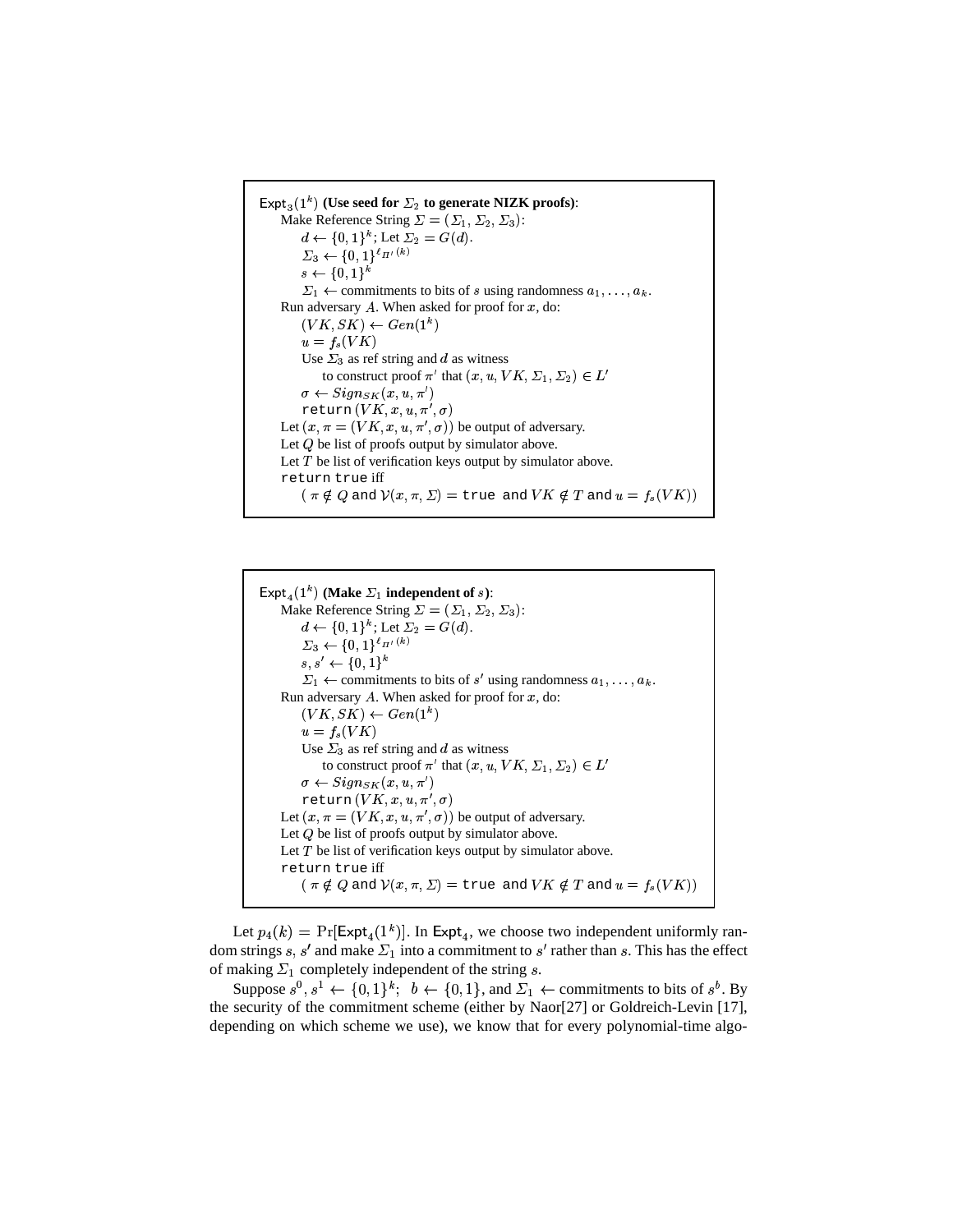rithm B, we have that  $Pr[B(s^0, s^1, \Sigma_1) = b] \leq \frac{1}{2} + \alpha(k)$ , where  $\alpha$  is some negligible function.

Consider the following algorithm B: On input  $s^0$ ,  $s^1$ ,  $\Sigma_1$ , execute Expt<sub>4</sub> (or equivalently Expt<sub>3</sub>), except with  $s = s^0$  and  $s' = s^1$ , and using the value of  $\Sigma_1$  specified as input to  $B$ . Return 1 if the experiment succeeds.

Then:

$$
\Pr[B = b] = \frac{1}{2} \Pr[B = 1|b = 1] + \frac{1}{2} \Pr[B = 0|b = 0]
$$

$$
= \frac{1}{2} (1 - p_4(k)) + \frac{1}{2} p_3(k)
$$

$$
= \frac{1}{2} + \frac{1}{2} (p_3(k) - p_4(k))
$$

Thus, we have that  $p_3(k) - p_4(k) \le \alpha(k)$  for some negligible function  $\alpha$ .

Finally, we consider the last experiment, where we replace the pseudorandom function  $f$  with a truly random function:

```
\mathsf{Expt}_5(1^{\kappa}) (Replace f with truly random function):
    Make Reference String \Sigma = (\Sigma_1, \Sigma_2, \Sigma_3):
        d \leftarrow \{0,1\}^k; Let \Sigma_2 = G(d).
        \Sigma_3 \leftarrow \{0,1\}^{\ell_{\Pi'}(\kappa)}s' \leftarrow \{0, 1\}^k\Sigma_1 \leftarrow commitments to bits of s' using randomness a_1, \ldots, a_k.
   Run A with oracle to simulator. When asked for proof of x, do:
        (VK, SK) \leftarrow Gen(1^k)u \leftarrow \{0,1\}^kUse \Sigma_3 as ref string and d as witness
             to construct proof \pi' that (x, u, VK, \Sigma_1, \Sigma_2) \in L'\sigma \leftarrow Sing_{K}(x, u, \pi')return (VK, x, u, \pi', \sigma)Let (x, \pi = (VK, x, u, \pi', \sigma)) be output of adversary.
   Let Q be list of proofs output by simulator above.
   Let T be list of verification keys output by simulator above.
    Let u' \leftarrow \{0,1\}^kreturn true iff
         \left(\; \pi \notin Q \text{ and } \mathcal{V}(x, \pi, \varSigma) = \text{\texttt{true}} \text{ and } V K \notin T \text{ and } u = u'\right) \;\;\;\mid
```
Let  $p_5(k) = Pr[Expt_5(1^k)]$ . In Expt<sub>5</sub>, we replace the pseudorandom function  $f_s$ with a truly random function  $F$ , which simply returns a truly random value at each query point. Note that since we only consider the case where  $VK \notin T$ , this means that  $F(VK)$  will be a uniformly selected value (which we denote  $u'$ ) that is totally independent of everything the adversary sees. Thus, it follows that  $p_5(k) \leq 2^{-k}$  since the probability that any value output by the adversary equals  $u'$  is at most  $2^{-k}$ .

On the other hand, we will argue that  $p_4(k)$  and  $p_5(k)$  can only be negligibly apart by the pseudorandomness of  $\{f_s\}$ . Consider the following machine M which is given an oracle O to a function from  $\{0,1\}^k$  to  $\{0,1\}^k$ : Execute experiment Expt<sub>4</sub>(k) except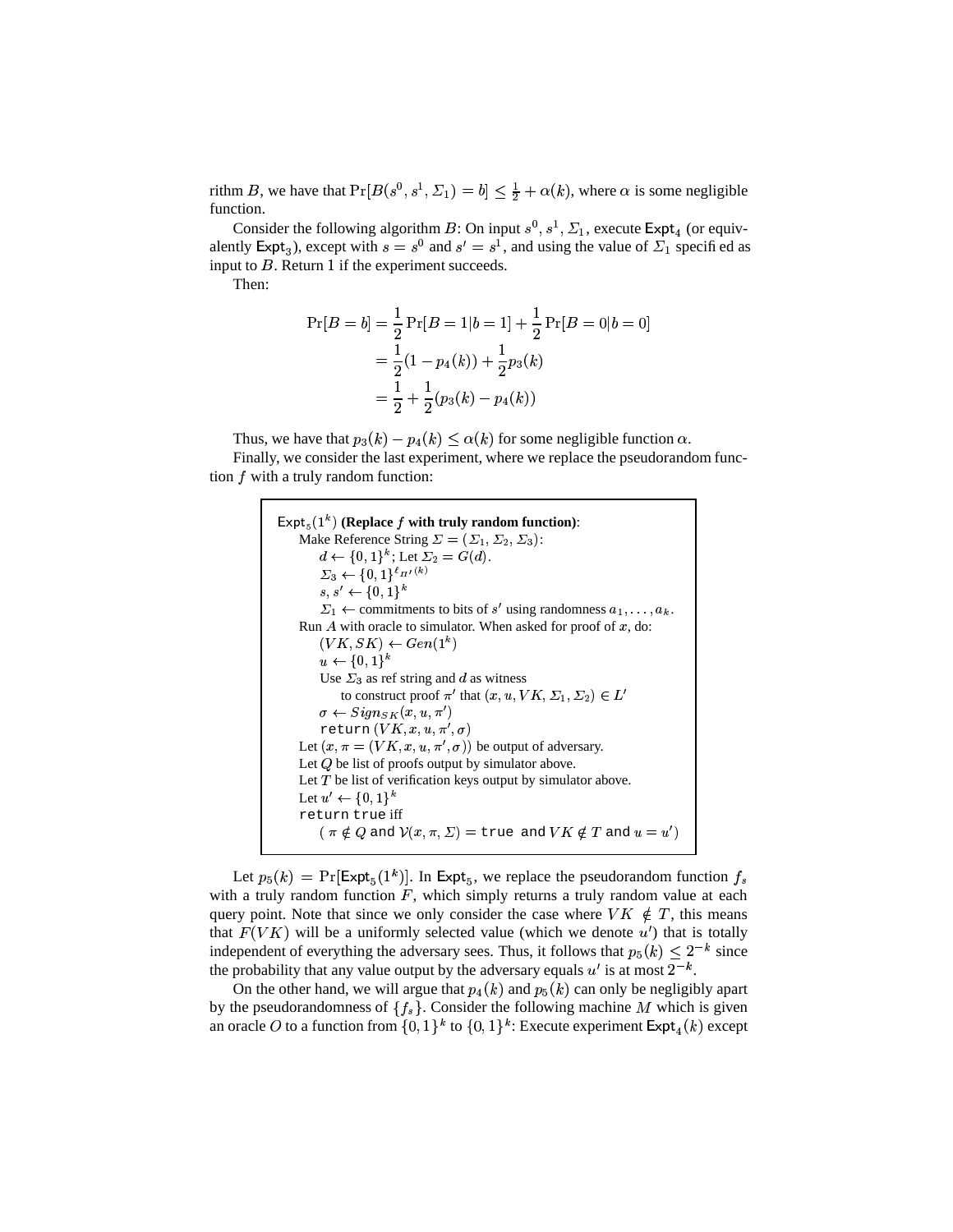replace any call to  $f_s$  with a call to the oracle. Note that  $s$  is not used in any other way in  $\textsf{Expt}_4(k)$ . Return 1 iff the experiment succeeds.

Now, if the oracle provided to M is an oracle for  $f_s$  with  $s \leftarrow \{0,1\}^k$ , then  $Pr[M^{\circ} = 1] = p_4(k)$ . If M is provided with an oracle for a truly random function F, then  $Pr[M^O = 1] = p_5(k)$ . By the pseudorandomness of  $\{f_s\}$ , it follows that  $|p_4(k) - p_5(k)| \leq \alpha(k)$  for some negligible function  $\alpha$ .

In conclusion, we have that  $p_5(k) \leq 2^{-k}$ , and that  $p_i(k) \leq p_{i+1}(k) + \alpha(k)$  for some negligible function  $\alpha$  for each  $i = 0, 1, 2, 3, 4$ . Thus,  $p_0(k) \leq \beta(k)$  for some negligible function  $\beta$ , which finally implies that  $p(k)$  is negligible, completing the proof.

**Theorem 3.** If the NIZK proof system  $\Pi'$  in the construction above is replaced by a *single-theorem NIZK proof of knowledge for* ' *, and assuming one-way functions exist, then is an unbounded non-malleable (in the explicit witness sense) NIZK proofsystem (or argument)* for L. In particular if  $\Pi$  was also same-string NIZK, then  $\Pi$  is a Robust *NIZK argument.*

*Proof.* (**Sketch**) This follows from essentially the same argument as was used above to prove that  $\Pi$  is unbounded simulation-sound. We sketch the details here.

To prove unbounded non-malleability in the explicit witness sense, we must exhibit a machine  $M$  that with oracle access to the adversary  $A$  produces an instance  $x$ , together with a witness w for membership of  $x \in L$ , satisfying some relation. Recall that since  $\Pi'$  is a proof of knowledge, there are extractor machines  $E_1$  and  $E_2$ . We describe our machine  $M$  explicitly below:

```
M^A(1^k) (Non-Malleability Machine):
    Make Reference String \Sigma = (\Sigma_1, \Sigma_2, \Sigma_3):
         (\Sigma_3, \tau) \leftarrow E_1(1^k)\Sigma_2 \leftarrow \{0, 1\}^{3k}\lambda, \left[ \begin{matrix} 0 & 1 \end{matrix} \right] \mathcal{R}\Sigma_1 \leftarrow commitments to bits of s using randomness a_1, \ldots, a_k.
    Interact with A(\Sigma). When asked for proof of x, do:
         (W_1^T \mathcal{L}^c \mathcal{L}^c) , \mathcal{L}_{\text{on}}(1^k)u = f_s(VK)Use \Sigma_3 as ref string and (s, a_1, \ldots, a_k) as witness
              to construct proof \pi' that (x, u, VK, \Sigma_1, \Sigma_2) \in L'\sigma \leftarrow Signs \kappa(x, u, \pi')return (VK, x, u, \pi', \sigma)Let (x, \pi = (VK, x, u, \pi', \sigma), aux) be output of adversary.
    Let w' \leftarrow E_2(\Sigma, \tau, (x, u, VK, \Sigma_1, \Sigma_2), \pi')If w' is a witness for x \in L, return (x, w', \text{aux}), else abort
```
M essentially executes  $\textsf{Expt}_{A,R}^S(k)$  from the  $(k)$  from the definition of non-malleability, except using  $E_1$  to generate  $\Sigma_3$ , (recall that this output of  $E_1$  is distributed negligibly close to uniformly) and using  $E_2$  to extract a witness from the NIZK proof for  $L'$ . We immediately see therefore that  $M$  will fail to meet the conditions of non-malleability only if there is a non-negligible probability that the witness  $w'$  returned by  $E_2$  is not a witness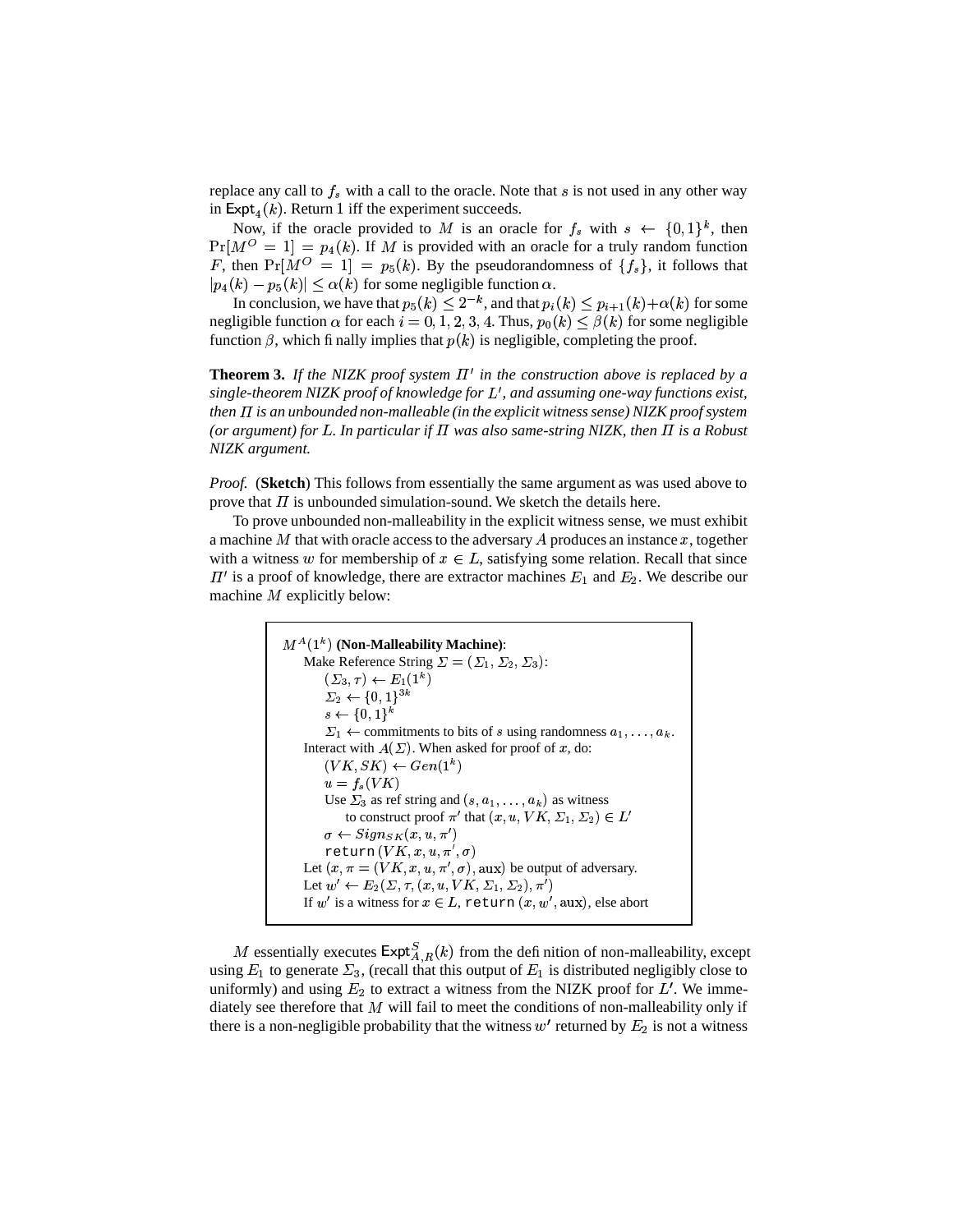for  $x \in L$  and yet the proof  $\pi'$  is valid. By construction, with all but negligible probability over  $\Sigma_2$  and  $\Sigma_3$ , this can only happen if w' is a witness for  $u = f_s(VK)$ . But the proof of simulation-soundness of  $\Pi$  implies that the adversary can output such a  $u$  with a valid proof  $\pi$  with only negligible probability. This shows that the probability of  $M$ 's success is only negligibly different than the probability of success in the experiment  $\mathsf{Expt}^S_{A.R}(k).$ 

## **4 Second Construction**

 $\mathcal{L}$  . The contract of the contract of the contract of the contract of the contract of the contract of the contract of the contract of the contract of the contract of the contract of the contract of the contract of th

In this section, we exhibit our second construction of NIZK proof systems with unbounded adaptive non-malleability (in the explicit NP-witness sense). Our construction uses several tools, that can all be based on any NIZK proof of knowledge. In particular, this construction is based on a novel generalization of unduplicatable set selection [13, 12, 33] which we call *hidden undiplicatable set selection* which can be used to achieve unbounded non-malleability, and might be useful elsewhere. interest.

*An informal description.* As a starting point, we still would like to use the paradigm of [15] in order to be able to simulate arbitrarily many proofs, when requested by the adversary. In other words, we want to create a proof system where the simulator can use some "fake" witness to prove arbitrarily many theorems adaptively requested by an adversary but the adversary must use a "real" witness when giving a new proof.

One important step toward this goal is to use a new variation on the "unduplicatable set selection" technique (previously used in [13, 12, 33]). While in previous uses of unduplicatable set selection, the selected set was sent in the clear (for instance, being determined by the binary expansion of a commitment key or a signature public key), in our construction such a set is hidden.

Specifically, on input x, the prover picks a subset  $S$  of bits of the random string and proves that  $x \in L$  or the subset S enjoys property P (to ensure soundness P is such that with overwhelming probability a subset of random bits does not enjoy  $P$ ). The subset  $S$  is specified by a string  $s$  that is kept hidden from the verifier through a secure commitment. The same string  $s$  is used to specify a pseudo-random function  $f_s$  and the value of  $f_s$  on a random  $u$  is then used as source of randomness for the key generation of a signature scheme. To prevent that the adversary does not follow these instructions in generating the public key, our protocol requires that a non-interactive zero-knowledge proof for the correctness of this computation is provided. Thus, the prover actually produces two zero-knowledge proofs: the 'real one" (in which he proves that  $x \in L$  or the set  $S$  enjoys property  $P$ ) and the "auxiliary proof" (in which he proves correctness of the construction). Finally, the two proofs are signed with the public key generated.

This way, the generation of the public key for the signature scheme is tied to the selected set  $S$  in the following sense: if an adversary tries to select the same set and the same input for the pseudo-random function as in some other proof he will be forced to use the same public key for the signature scheme (for which, however, she does not have a secret key).

Let us intuitively see why this protocol should satisfy unbounded non-malleable zero-knowledge. A crucial point to notice is that the simulator, when computing the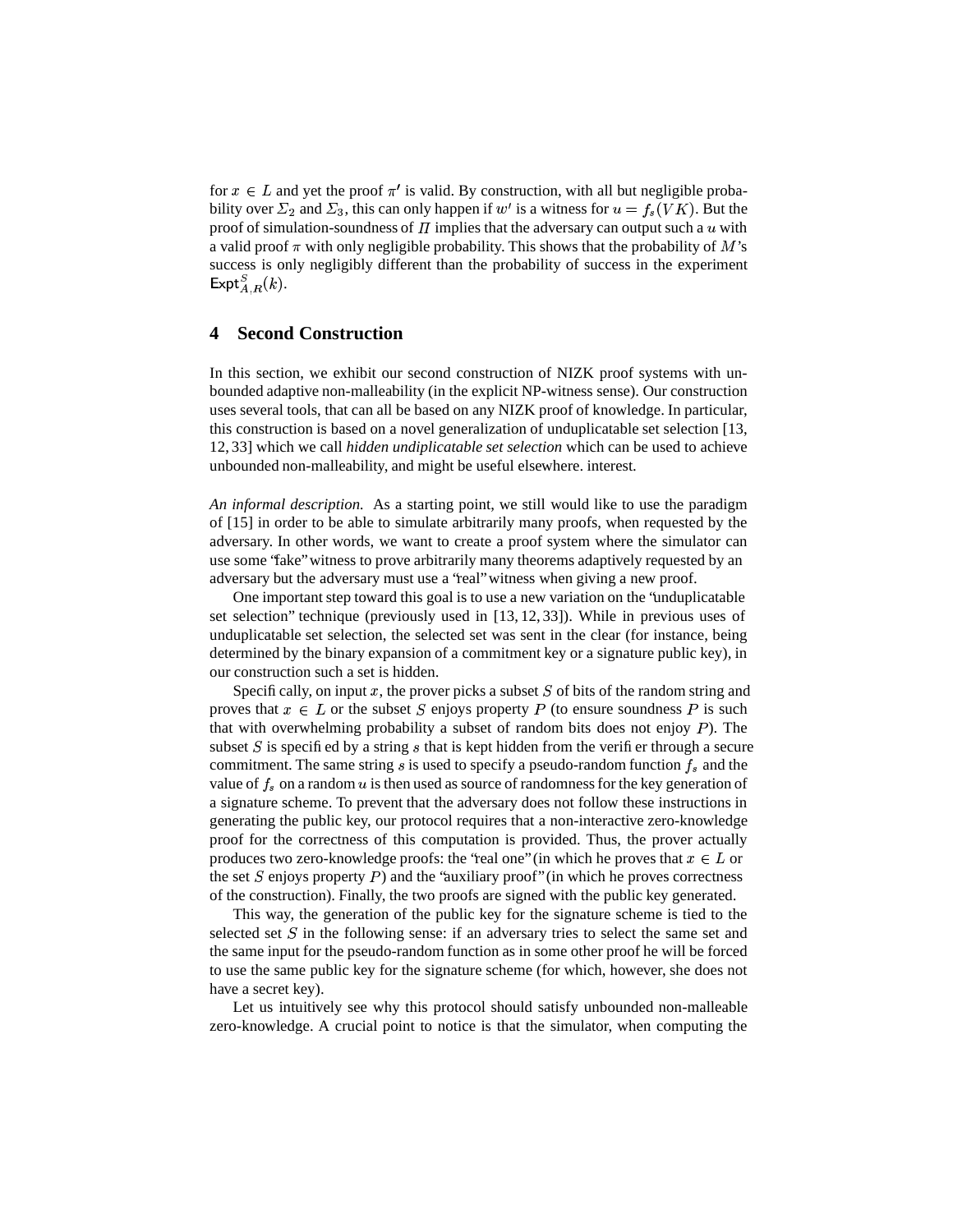multiple proofs requested by the adversary, will select a set of strings, set them to be pseudo-random and the remaining ones to be random, and always use this single selected set of strings, rather than a possibly different set for each proof, as done by a real prover; note however that the difference between these two cases is indistinguishable. As a consequence, the adversary, even after seeing many proofs, will not be able to generate a new proof without knowing its witness as we observe in the following three possible cases.

First, if the adversary tries to select a different set  $S<sup>t</sup>$  (from the one used in the simulation), then she is forced to use a random string. Therefore  $S'$  does not enjoy  $P$ and therefore she can produce a convincing real proof only if she has a witness for  $x \in L$ .

Second, if the adversary tries to select the same set of strings as the one used in the simulation and the same input for the pseudo-random function as at least in one of the proofsshe has seen, then she is forced to use the same signature public key and therefore will have to forge a signaturewhich violates the security of the signature scheme used.

Third, if the adversary tries to select the same set of strings as the one used in the simulation and an input for the pseudo-random function different from all the proofs she has seen, she will either break the secrecy of the commitment scheme or the pseudorandomness of the pseudo-random function used.

*Tools.* We use the following tools:

- 1. A pseudo-random generator  $g = \{g_n\}_{n \in \mathbb{N}}$  where  $g_n : \{0,1\}^n \to \{0,1\}^{2n}$ ;
- 2. A pseudo-random family of functions  $f = \{f_s\}_{s \in \mathbb{N}}$ , where  $f_s : \{0,1\}^{|s|} \to$  $\{0,1\}^{|s|}.$
- 3. A commitment scheme (Commit,VerCommit).

On input a *n*-bit string *s* and a  $n^a$ -bit random *reference* string  $\sigma$ , for a constant  $a$ , algorithm Commit returns a commitment key  $com$  and a decommitment key  $dec$  of length  $n^a$ . On input  $\sigma$ , s, com, dec, algorithm VerCommit returns 1 if dec is a valid decommitment key of *com* as s and  $\perp$  otherwise.

4. A one-time strong signature scheme (KG,SM,VS).

On input a random string r of length  $n<sup>a</sup>$  for a constant a, algorithm KG returns a public key pk and a secret key sk of length n. On input pk, sk, a message m, algorithm SM returns a signature  $sig$ . On input  $pk, m, sig$ , algorithm VS returns 1 if  $sig$  is a valid signature of m or 0 otherwise.

In the description of our proof system we will use the following polynomial-time relations.

1. Let g be a pseudorandom generator that stretches random strings of length  $n$  into pseudorandom string of length  $2n$ . The domain of relation  $R_1$  consists of a reference string  $\sigma$ , *n* pairs of 2*n*-bit strings  $(\tau_{i,0}, \tau_{i,1})_{i=1}^n$ , and a commitment com such that com is the commitment of an *n*-bit string  $s = s_1 \circ \cdots \circ s_n$  computed with reference string  $\sigma$  and for each  $i = 1, \dots, n$  there exists seed  $_i \in \{0,1\}^n$  such that  $\tau_{i,s_i} = g_n(\text{seed}_i)$ . A witness for membership in the domain of  $R_1$  consists of the decommitment key dec, the string s and the seeds  $\text{seed}_1, \dots, \text{seed}_n$ .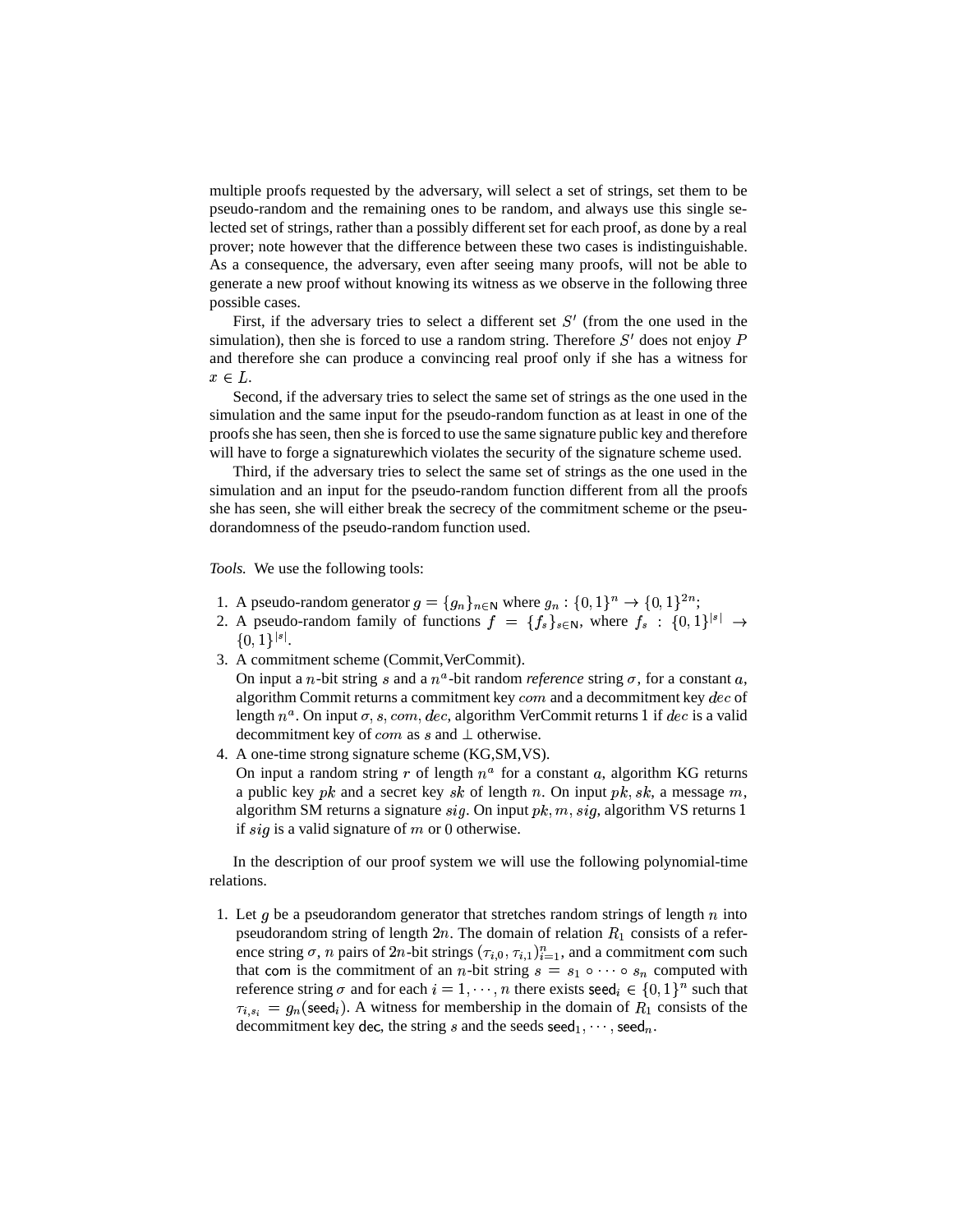- 2. Let KG be the key-generator algorithm of a secure signature scheme,  $\{f_s\}$  a pseudorandom family of functions and  $g$  a pseudorandom generator that stretches random strings of length  $n$  into pseudorandom strings of length  $2n$ . The domain of relation  $R_2$  consists of a public key  $pk$ , two reference strings  $\sigma_0$  and  $\sigma_1$ , a commitment com, and an  $n$ -bit string  $u$  such that at least one of the following holds:
	- (a) String com is the commitment of an *n*-bit string *s* computed using  $\sigma_1$  as reference string and pk is the output of KG on input  $f_s(u)$ .
	- (b) There exists an *n*-bit string  $r_0$  such that  $\sigma_0 = g(r_0)$ .

Witnesses of membership into  $R_2$  are of two forms: either consist of decommitment dec and string s or of string  $r_0$  such that  $\sigma_0 = g(r_0)$ . We denote by  $(A_2, B_2)$  a NIZK proof system of knowledge for relation  $R_2$ . We denote by  $E_{02}$ ,  $E_{12}$ ,  $S_2$  the simulator and extractor associated with  $(A_3, B_3)$ .

3. Relation  $R_3$  is the or of relation  $R_1$  and relation R. We denote by  $(A_3, B_3)$  a NIZK proof system of knowledge for relation  $R_3$ . We denote by  $E_{03}$ ,  $E_{13}$ ,  $S_3$  the simulator and extractor associated with  $(A_3, B_3)$ .

*The Construction.* Let  $R$  be a polynomial-time relation.

- **– Common input.**  $x \in \{0, 1\}^n$ .
- **– Common random reference string.** The reference string consists of five parts:  $\Sigma_0, \Sigma_1, \Sigma_2, \Sigma_3$ , and  $\Sigma_4$ , where  $\Sigma_4 = (\Sigma_{4,1,0} \circ \Sigma_{4,1,1}) \circ \cdots \circ (\Sigma_{4,n,0} \circ \Sigma_{4,n,1}).$
- **Prover Algorithm.** On input a witness w such that  $R(x, w) = 1$ , do the following: 1. Uniformly choose  $s \in \{0,1\}^n$  and  $u \in \{0,1\}^n$ ;
	- 2. let  $(\textsf{com}, \textsf{dec}) = Commit(\varSigma_1, s);$
	- 3. let  $r = f_s(u)$  and  $(pk, sk) = Gen(1^k, r)$ ;
	- 4. using reference string  $\Sigma_2$ , input  $I_2 = (pk, \Sigma_0, \Sigma_1, \text{com}, u)$  and and witness  $W_2 = (\text{dec}, s)$ , generate an NIZK proof of knowledge  $\pi_2$  of  $W_2$  such that  $R_2(I_2, W_2) = 1;$
	- 5. using reference string  $\Sigma_3$ , input  $I_3 = (\Sigma_4, \text{com}, x)$  and  $W_3 = w$  as witness generate an NIZK proof of knowledge  $\pi_3$  of  $W_3$  that  $R_3(I_3, W_3) = 1$ ;
	- 6. let  $mes = (com, u, \pi_2, \pi_3);$
	- 7. compute signature  $sig = Sign(pk, sk, mes)$  and output  $(mes, pk, sig)$ .
- **Verifier Algorithm.** On input  $(\text{com}, u, \pi_2, \pi_3, sig)$  do the following:
	- 1. verify that *sig* is a valid signature of  $(\text{com}, u, \pi_2, \pi_3)$ ;
	- 2. verify that  $\pi_2$  and  $\pi_3$  are correct;
	- 3. if all these verification are satisfied then output: ACCEPT and halt, else output: REJECT and halt.

The above protocol, as written, can be used to show the following

**Theorem 4.** *If there exists an efficient NIZK proof of knowledge for an NP-complete language, then there exists (constructively) an unbounded non-malleable (in the explicit witness sense) NIZK proof system for any language in NP.*

Consider the above protocol, where NIZK proofs of knowledge are replaced by NIZK proofs of membership. The resulting protocol can be used to show the following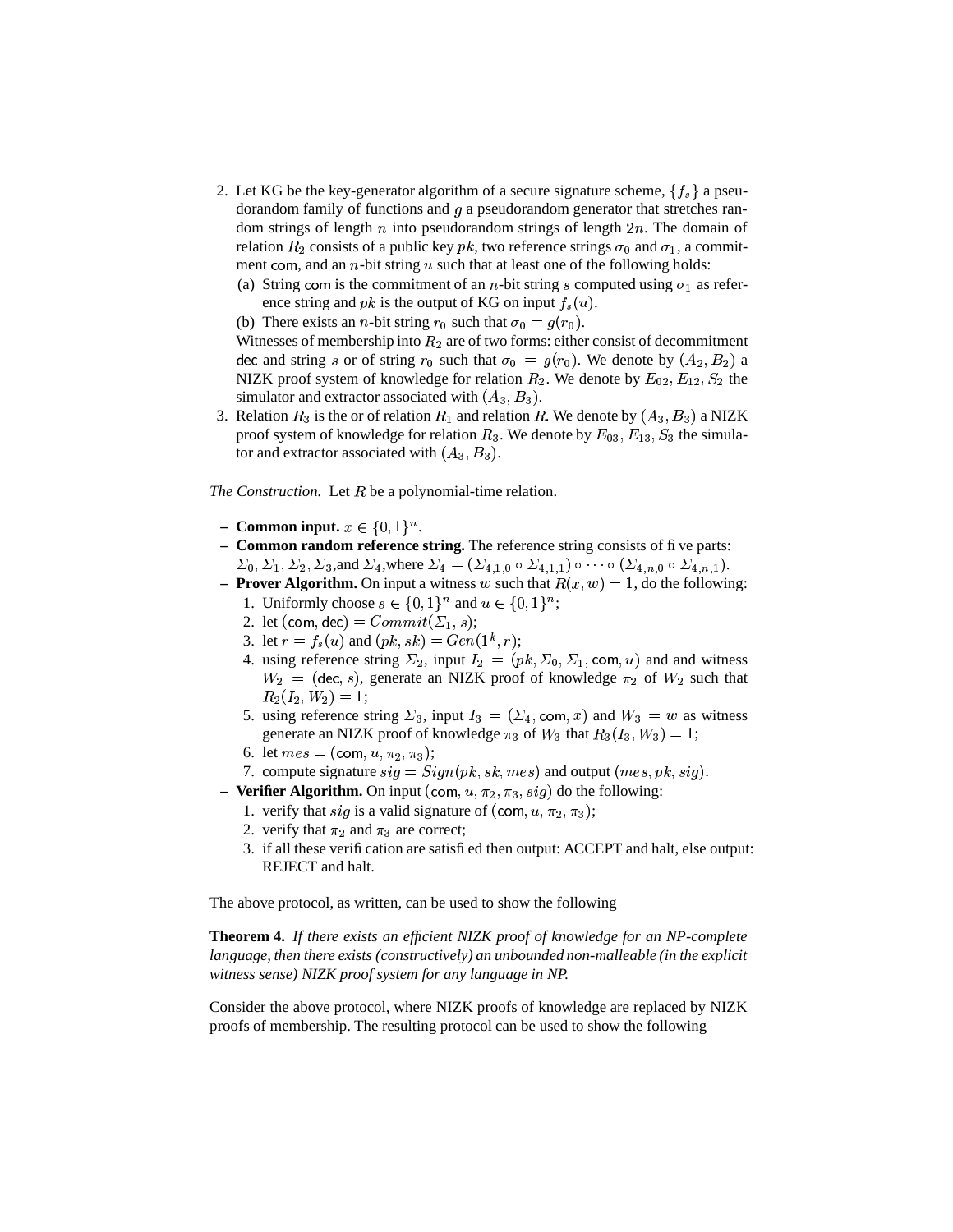**Theorem 5.** *If there exists an efficient NIZK proof of membership for an NP-complete language, and there exist one-way functions, then there exists (constructively) an simulationsound NIZK proof system for any language in NP.*

In Appendix B we present a proof of Theorem 4 (note that, as done for our first construction, we can use part of this proof to prove Theorem 5).

### **Acknowledgments**

Part of this work done while the third author was visiting Universitá di Salerno and part was done while the fourth author was visiting Telcordia Technologies and DIMACS. We thank Shafi Goldwasser and Oded Goldreich for valuable discussions.

### **References**

- 1. M. BLUM, A. DE SANTIS, S. MICALI AND G. PERSIANO, Non-Interactive Zero-Knowledge Proofs. SIAM Journal on Computing, vol. 6, December 1991, pp. 1084–1118.
- 2. M. BLUM, P. FELDMAN AND S. MICALI, Non-interactive zero-knowledge and its applications. Proceedings of the 20th Annual Symposium on Theory of Computing, ACM, 1988.
- 3. G. Brassard, D. Chaum and C. Crepeau, ´ *Minimum Disclosure Proofs of Knowledge*. JCSS, v. 37, pp 156-189.
- 4. M. BELLARE, S.GOLDWASSER, New paradigms for digital signatures and message authentication based on non-interactive zero knowledge proofs. Advances in Cryptology – Crypto 89 Proceedings, Lecture Notes in Computer Science Vol. 435, G. Brassard ed., Springer-Verlag, 1989.
- 5. R. Canetti, O. Goldreich, S. Goldwasser, and S. Micali. Resettable Zero-Knowledge. ECCC Report TR99-042, revised June 2000. Available from http://www.eccc.unitrier.de/eccc/. Preliminary version appeared in ACM STOC 2000.
- 6. R. CANETTI, J. KILIAN, E. PETRANK, AND A. ROSEN Black-Box Concurrent Zero-Knowledge Requires  $\Omega(\log n)$  Rounds. Proceedings of the -67th Annual Symposium on Theory of Computing, ACM, 1901.
- 7. R. CRAMER AND V. SHOUP, A practical public key cryptosystem provably secure against adaptive chosen ciphertext attack. Advances in Cryptology – Crypto 98 Proceedings, Lecture Notes in Computer Science Vol. 1462, H. Krawczyk ed., Springer-Verlag, 1998.
- 8. A. DE SANTIS AND G. PERSIANO, Zero-knowledge proofs of knowledge without interaction. Proceedings of the 33rd Symposium on Foundations of Computer Science, IEEE, 1992.
- 9. A. DE SANTIS, G. DI CRESCENZO AND G. PERSIANO, Randomness-efficient Non-Interactive Zero-Knowledge. Proceedings of 1997 *International Colloquium on Automata, Languagues and Applications* (ICALP 1997).
- 10. A. DE SANTIS, G. DI CRESCENZO AND G. PERSIANO, Non-Interactive Zero-Knowledge: A Low-Randomness Characterization of NP. Proceedings of 1999 *International Colloquium on Automata, Languagues and Applications* (ICALP 1999).
- 11. A. DE SANTIS, G. DI CRESCENZO AND G. PERSIANO, Necessary and Sufficient Assumptions for Non-Interactive Zero-Knowledge Proofs of Knowledge for all NP Relations. Proceedings of 2000 *International Colloquium on Automata, Languagues and Applications* (ICALP 2000).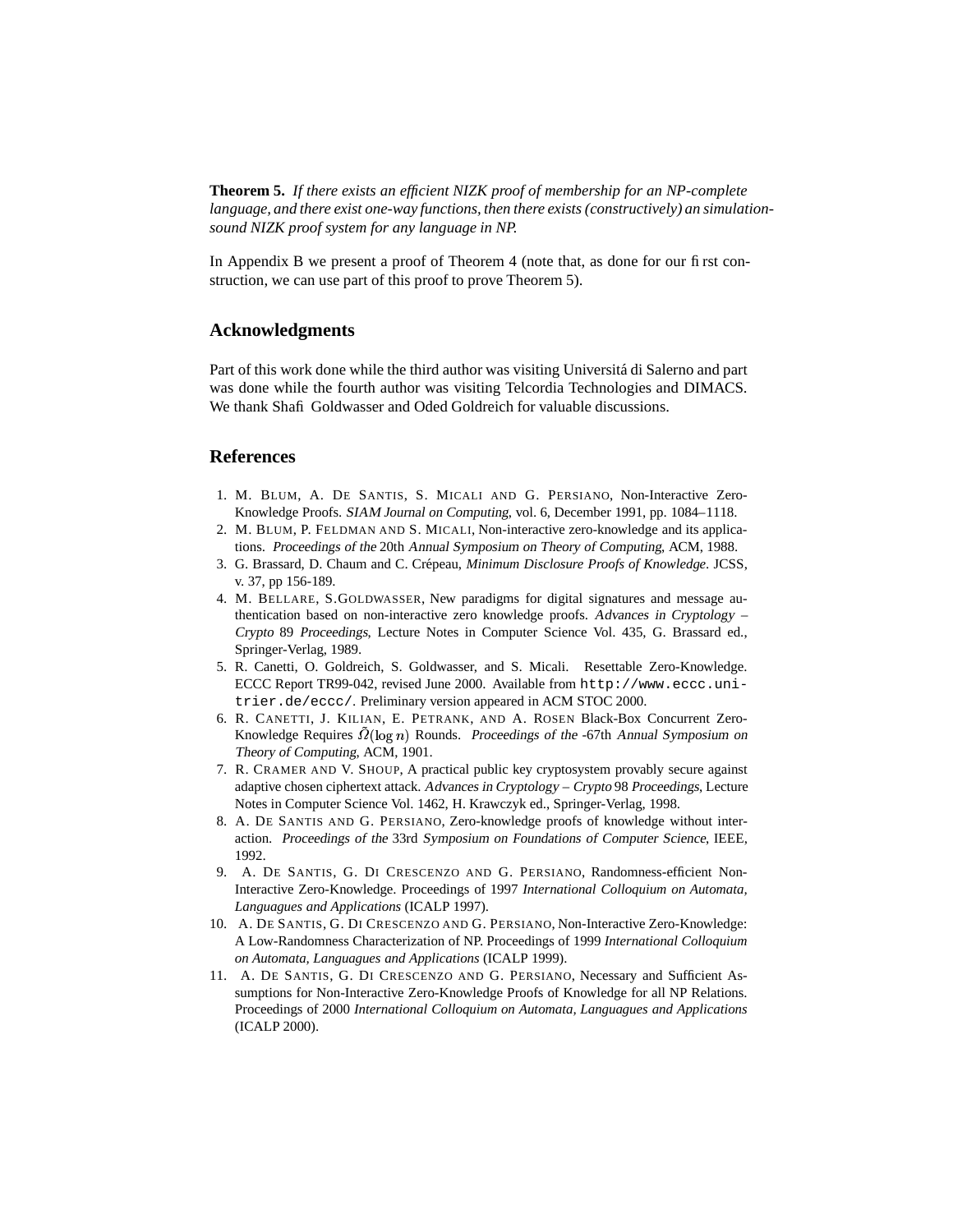- 12. G. DI CRESCENZO, Y. ISHAI, AND R. OSTROVSKY, Non-Interactive and Non-Malleable Commitment. Proceedings of the 30th Annual Symposium on Theory of Computing, ACM, 1998.
- 13. D. DOLEV, C. DWORK, AND M. NAOR, Non-Malleable Cryptography. Proceedings of the -45th Annual Symposium on Theory of Computing, ACM, 1923 and SIAM Journal on Computing, 2000.
- 14. C. DWORK, M. NAOR, AND A. SAHAI, Concurrent Zero-Knowledge. Proceedings of the 30th Annual Symposium on Theory of Computing, ACM, 1998.
- 15. U. FEIGE, D. LAPIDOT, AND A. SHAMIR, Multiple non-interactive zero knowledge proofs based on a single random string. In *31st Annual Symposium on Foundations of Computer Science*, volume I, pages 308–317, St. Louis, Missouri, 22–24 October 1990. IEEE.
- 16. O. Goldreich, *Secure Multi-Party Computation*, 1998. First draft available at http://theory.lcs.mit.edu/˜oded
- 17. O. Goldreich and L. Levin, *A Hard Predicate for All One-way Functions* . Proceedings of the 21st Annual Symposium on Theory of Computing, ACM, 1989.
- 18. O. GOLDREICH, S. GOLDWASSER AND S. MICALI, How to construct random functions. Journal of the ACM, Vol. 33, No. 4, 1986, pp. 210–217.
- 19. O. GOLDREICH, S. MICALI, AND A. WIGDERSON. How to play any mental game or a completeness theorem for protocols with honest majority. Proceedings of the 19th Annual Symposium on Theory of Computing, ACM, 1987.
- 20. O. Goldreich, S. Micali, and A. Wigderson. Proofs that Yield Nothing but their Validity or All Languages in NP have Zero-Knowledge Proof Systems. Journal of ACM 38(3): 691–729 (1991).
- 21. S. GOLDWASSER, S. MICALI, AND C. RACKOFF, The knowledge complexity of interactive proof systems. *SIAM Journal on Computing*, 18(1):186–208, February 1989.
- 22. S. GOLDWASSER, R. OSTROVSKY Invariant Signatures and Non-Interactive Zero-Knowledge Proofs are Equivalent. Advances in Cryptology – Crypto 92 Proceedings, Lecture Notes in Computer Science Vol. 740, E. Brickell ed., Springer-Verlag, 1992.
- 23. J. HÅSTAD, R. IMPAGLIAZZO, L. LEVIN, AND M. LUBY, Construction of pseudorandom generator from any one-way function. SIAM Journal on Computing. Preliminary versions by Impagliazzo et. al. in *21st STOC* (1989) and Håstad in *22nd STOC* (1990).
- 24. J. KILIAN, E. PETRANK An Efficient Non-Interactive Zero-Knowledge Proof System for NP with General Assumptions, Journal of Cryptology, vol. 11, n. 1, 1998.
- 25. J. KILIAN, E. PETRANK Concurrent and Resettable Zero-Knowledge in Poly-logarithmic Rounds. Proceedings of the -67th Annual Symposium on Theory of Computing, ACM, 1901
- 26. M. NAOR, R. OSTROVSKY, R. VENKATESAN, AND M. YUNG. Perfect zero-knowledge arguments for NP can be based on general complexity assumptions. Advances in Cryptology – Crypto 92 Proceedings, Lecture Notes in Computer Science Vol. 740, E. Brickell ed., Springer-Verlag, 1992 and *J. Cryptology*, 11(2):87–108, 1998.
- 27. M. NAOR, Bit Commitment Using Pseudo-Randomness, Journal of Cryptology, vol 4, 1991, pp. 151–158.
- 28. M. NAOR AND M. YUNG, Public-key cryptosystems provably secure against chosen ciphertext attacks. Proceedings of the 22nd Annual Symposium on Theory of Computing, ACM, 1990.
- 29. M. NAOR AND M. YUNG, "Universal One-Way Hash Functions and their Cryptographic Applications", Proceedings of the 21st Annual Symposium on Theory of Computing, ACM, 1989.
- 30. R. OSTROVSKY One-way Functions, Hard on Average Problems and Statistical Zeroknowledge Proofs. In Proceedings of 6th Annual Structure in Complexity Theory Conference (STRUCTURES-91) June 30 – July 3, 1991, Chicago. pp. 51-59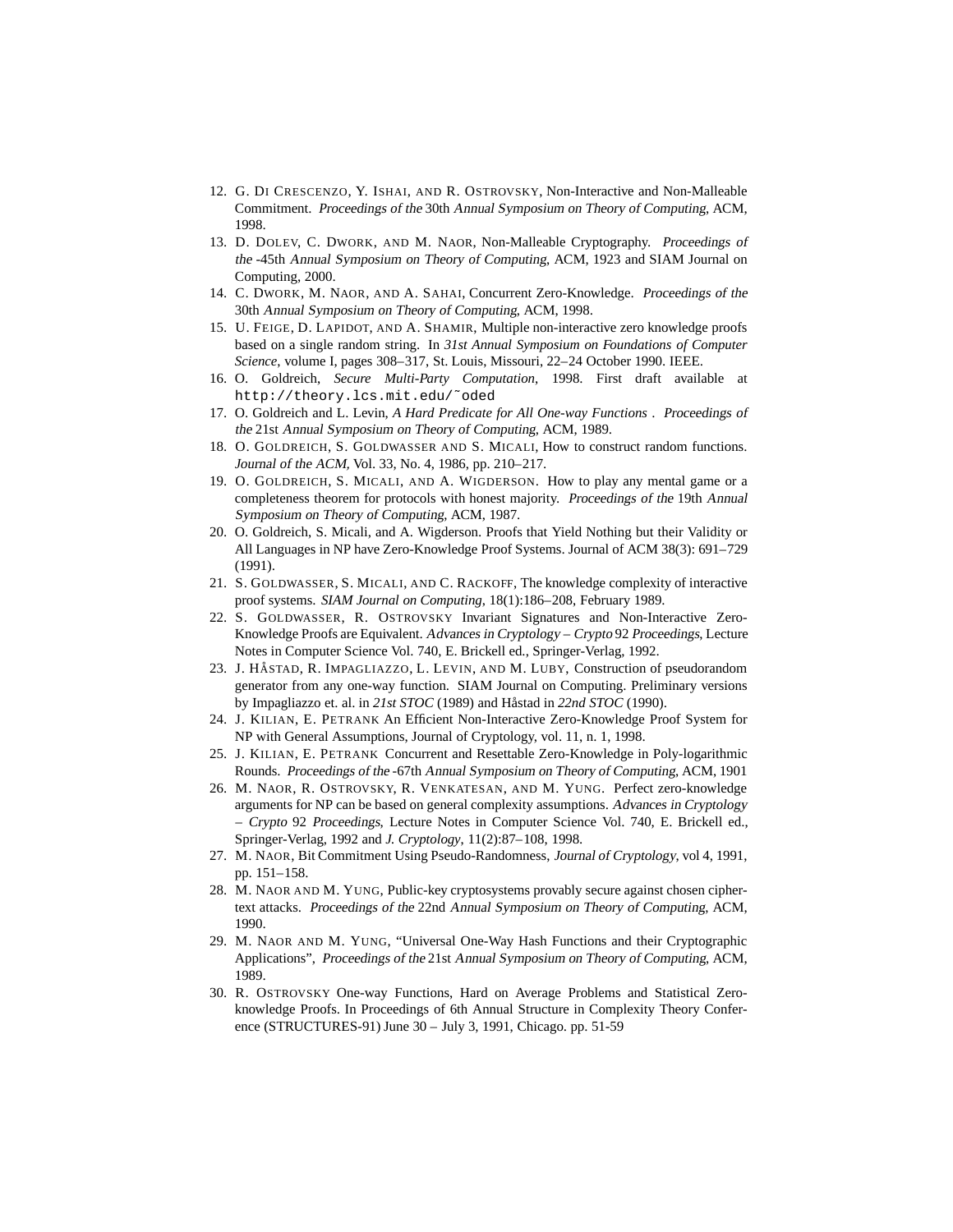- 31. R. OSTROVSKY, AND A. WIGDERSON One-Way Functions are Essential for Non-Trivial Zero-Knowledge. Appeared In Proceedings of the second Israel Symposium on Theory of Computing and Systems (ISTCS-93) Netanya, Israel, June 7th-9th, 1993.
- 32. C. RACKOFF AND D. SIMON, Non-interactive zero-knowledge proof of knowledge and chosen ciphertext attack. Advances in Cryptology – Crypto 91 Proceedings, Lecture Notes in Computer Science Vol. 576, J. Feigenbaum ed., Springer-Verlag, 1991.
- 33. A. SAHAI Non-malleable non-interactive zero knowledge and adaptive chosen-ciphertext security. Proceedings of the 40th Symposium on Foundations of Computer Science, IEEE, 1999
- 34. A. SAHAI AND S. VADHAN A Complete Problem for Statistical Zero Knowledge. Preliminary version appeared in Proceedings of the 38th Symposium on Foundations of Computer Science, IEEE, 1997. Newer version may be obtained from authors' homepages.

### **A Discussion of usefulness of ZK in multiparty settings**

Goldreich, Micali, and Wigderson [19] introduced a powerful paradigm for using zeroknowledge proofs in multiparty protocols. The idea is to use zero-knowledge proofs to force parties to behave according to a specified protocol in a manner that protects the secrets of each party. In a general sense, the idea is to include with each step in a protocol a zero-knowledge proof that the party has acted correctly. Intuitively, because each participant is providing a *proof*, they can only successfully give such a proof if they have, in truth, acted correctly. On the other hand, because their proof is *zero knowledge*, honest participants need not fear losing any secrets in the process of proving that they have acted correctly.

To turn this intuition into a proof that no secrets are lost, the general technique is to simulate the actions of certain parties without access to their secrets. The definition of zero knowledge (in both interactive and non-interactive settings) is based on the existence of a simulator which can produce simulated proofs of arbitrary statements. This often makes it easy to simulate the actions of parties (which we call the high-level simulation) as needed to prove that no secrets are lost.

The problem of malleability, however, can arise here in a subtle way. One feature of simulators for zero-knowledge proofs is that they can simulate proofs of false statements. In fact, this is often crucial in the high-level simulation of parties, because without knowing their secrets it is often not possible to actually follow the protocol they way they are supposed to. However, on the other hand, it may also be crucial in the high-level simulation that the proofs received by a simulated party be correct! As an example which arises in the context of chosen-ciphertext security for public-key encryption [28], consider the following: Suppose in a protocol, one party is supposed to send encryptions of a single message m under two different public keys  $K_1$  and  $K_2$ . According to our paradigm, this party should also provide a zero-knowledge proof that indeed these two encryptions are encryptions of the same message. Now, suppose the receiver is supposed to know both decryption keys  $k_1$  and  $k_2$ . But suppose that because we are simulating the receiver, we only know one key  $k_1$ . Suppose further that the simulator needs to decypher the message  $m$  in order to be able to continue the protocol. Now, if we could always trust proofs to be correct, knowing just one key would be enough, since we would know for sure that the two encryptions are encrypting the same message, and therefore the decryption of any one of them would provide us with  $m$ .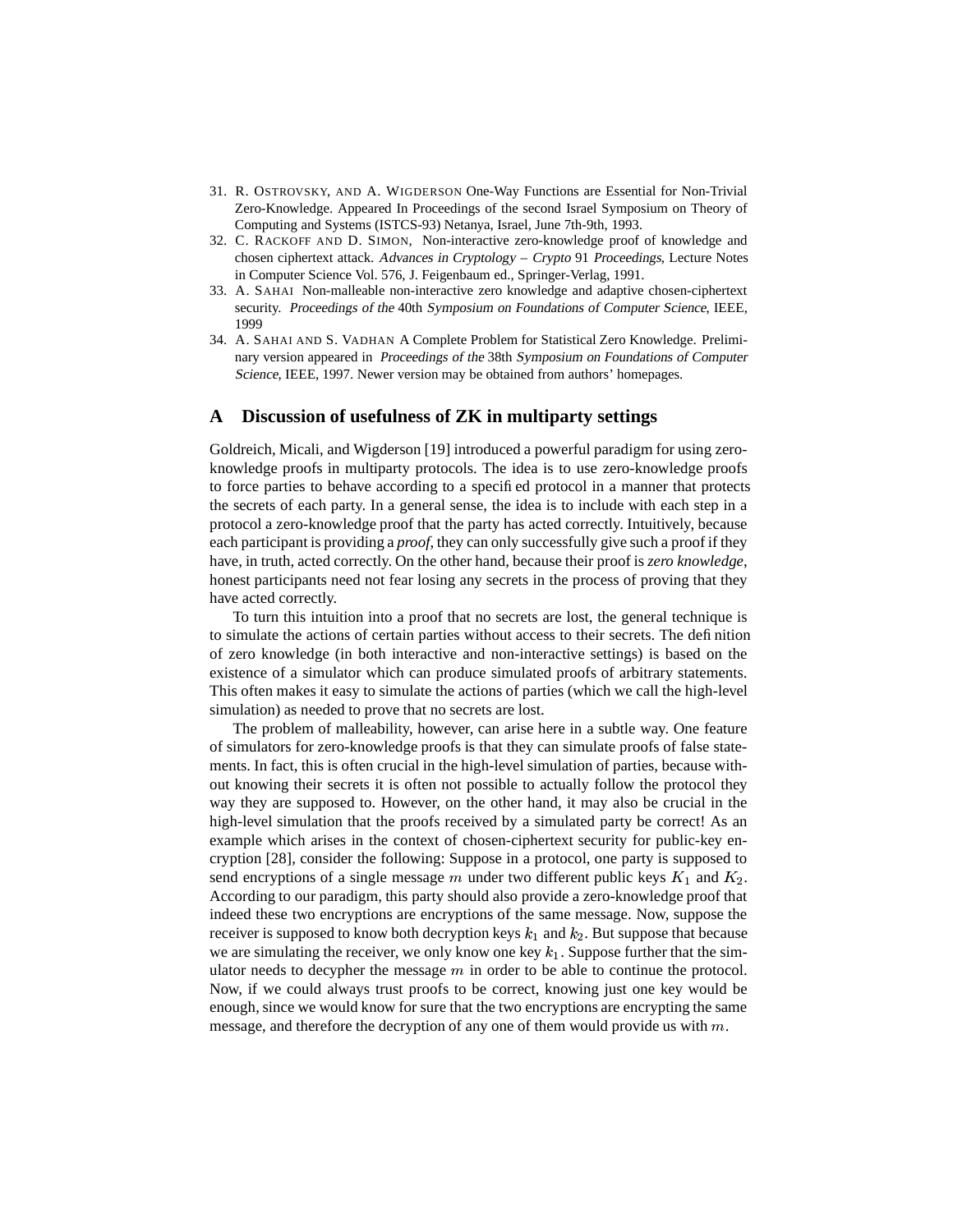Here is where the malleability problem arises: Perhaps a simulated party occasionally provides simulated proofs of false statements. If the proof system is malleable, another party could turn around and provide the receiver above with two inconsistent encryptions and a false proof that they are consistent. Now, in this case, the behavior of the simulated party would be different from the behavior of the real party, because the simulator would not notice this inconsistency. Indeed, this very problem arises in the context of chosen-ciphertext security, and illustrates how malleable proofs can make it difficult to construct simulators. If we look more closely, we see that more specifically, the problem is the possibility that an adversary can use simulated proofs to construct proofs for false statements. Sahai [33] considered this problem by introducing the notion of a *simulation-sound* proof system, although he is not able to construct simulationsound NIZK proof systems immune to any polynomial number of false proofs. (Note that our notion of non-malleability implies simulation soundness.) In this work, we show how to achieve simulation-sound NIZK proof systems immune to any polynomial number of false proofs. Our construction of such NIZK systems requires the assumption of one-way trapdoor permutations – a possibly weaker computational assumption then dense cryptosystems.

## **B Proof for Our Second Construction**

First of all we need to show that the proposed protocol is an efficient NIZK proof system for the language equal to the domain of relation  $R$ ; namely, that it satisfies the completeness and soundness requirements, and that the prover runs in polynomialtime, when given the appropriate witness. It is immediate to check that the properties of completeness and soundness are verified by the described protocol. In particular, for the completeness and the efficiency of the prover, note that since the honest prover has a witness for relation R, she can compute the proof  $\pi_3$  in step 5 and make the verifier accept; for the soundness, note that if the input x is not in the domain of relation R then since the reference string is uniformly distributed, input  $I_3$  is not in the domain of relation  $R_3$  and therefore, from the soundness of  $(A_3, B_3)$ , the verifier can be convinced with probability at most exponentially small.

In the rest of the proof, we prove the non-malleability property of our proof system. We start by presenting a construction for the adaptive simulator algorithm and the nonmalleability machine, and then prove that, together with the above proof system, they satisfy the non-malleability property of Definition 5

*The adaptive simulator algorithm.* We now describe the simulator  $S$  algorithm for the proof system presented. S consists of two distinct machines:  $S_1$ , which constructs a reference string  $\Sigma$  along with some auxiliary information aux, and  $S_2$  which takes as input  $\Sigma$ , aux and an instance x ad outputs a simulated proof  $\pi$  for x.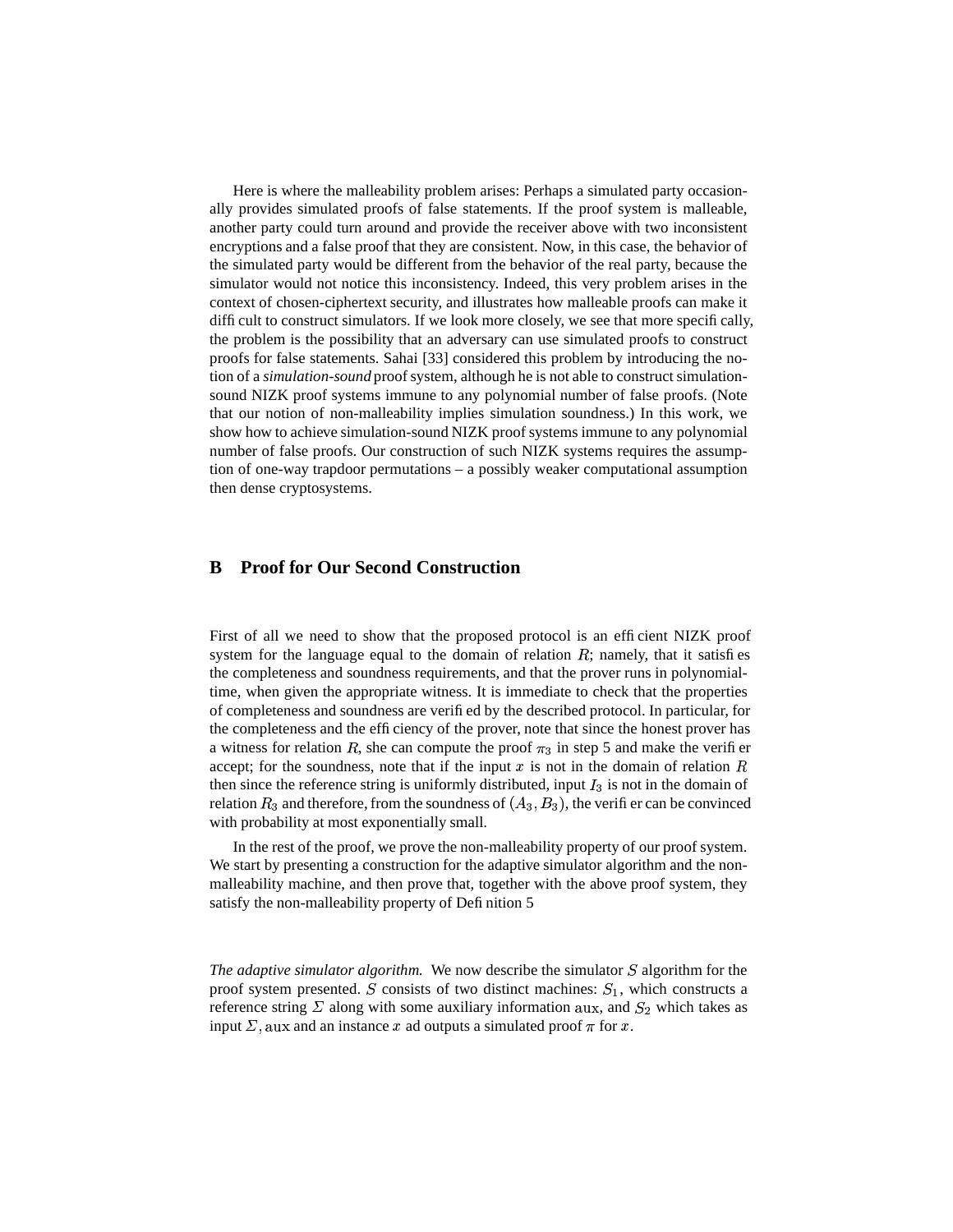ALGORITHM  $S_1(1^n).$ 1. Randomly choose  $\Sigma_0 \in \{0,1\}^{2n}$ ,  $\Sigma_1 \in \{0,1\}^{n^a}$  and  $\Sigma_2$  and  $\Sigma_3$ ; 2. randomly choose  $s \in \{0,1\}^n$ ; 3. for  $i=1$  to  $n$  do randomly pick seed from  $\{0, 1\}^n$ ; set  $\varSigma_{4,i,s_i} = g(\mathsf{seed}_i);$ randomly pick  $\Sigma_{4,i,1-s_i}$  from  $\{0,1\}^{2n}$ ; 4. set  $\Sigma = \Sigma_0 \circ \Sigma_1 \circ \Sigma_2 \circ \Sigma_3 \circ \Sigma_4;$ 5. set  $\text{aux} = (s, \text{seed}_1, \cdots \text{seed}_n);$ 6. output  $(\Sigma, \text{aux})$ .

ALGORITHM  $S_2(\varSigma, \mathrm{aux}, x)$  .

- 1. Write aux as  $aux = (s, \text{seed}_1, \dots \text{seed}_n);$
- 2. compute (com, dec) from  $Commit(\Sigma_1, s);$
- 3. randomly pick ufrom  $\{0, 1\}^n$  and compute  $r = f_s(u)$ ;
- 4. compute  $(pk, sk) = KG(r);$
- 5. using reference string  $\Sigma_2$ , input  $I_2 =$  $(pk, \Sigma_0, \Sigma_1, \text{com}, u)$  and witness  $W_2 = (\text{dec}, s),$ generate an NIZK proof of knowledge  $\pi_2$  of  $W_2$  such that  $R_2(I_2, W_2) = 1$ ; 6. using reference string  $\Sigma_3$ , input  $I_3 = (\Sigma_4, \text{com}, x)$  and
- witness  $W_3 = (\text{dec}, s, \text{seed}_1, \cdots, \text{seed}_n)$  generate an NIZK
- proof of knowledge  $\pi_3$  of  $W_3$  such that  $R_3(I_3, W_3) =$ ;
- 7. set  $mes = (com, u, \pi_2, \pi_3);$
- 8. compute signature  $sig = Sign(pk, sk, mes)$  and output  $( mes, pk, sig).$

Note that the from the point of view of the adversary, the transcript output by the simulator  $S$  is indistinguishable from a real conversation with a prover, or otherwise either the secrecy of the commitment scheme or the security of the pseudorandom generator or the witness indstinguishability of the proof system used are violated. The proof of this is standard and is based on arguments from [15].

*The non malleability machine M.* The computation of the non-malleability machine  $M$  can be divided into three phases. During the first phase,  $M$  creates a reference string along with some auxiliary information to be used later; in the second phase  $M$  receives strings  $x^1, \ldots, x^l$  from Adv and produces proofs  $\pi^1, \ldots, \pi^l$ ; finally, in the third phase it receives a proof  $\pi^*$  for input  $x^*$  and extracts a witness  $w^*$  from  $\pi^*$ .

**Input to**  $M$ **: security parameters**  $1^n$ **.** 

### **Phase 1: Preprocessing.**

0. Randomly choose  $\Sigma_0 \in \{0,1\}^{2n}$ ;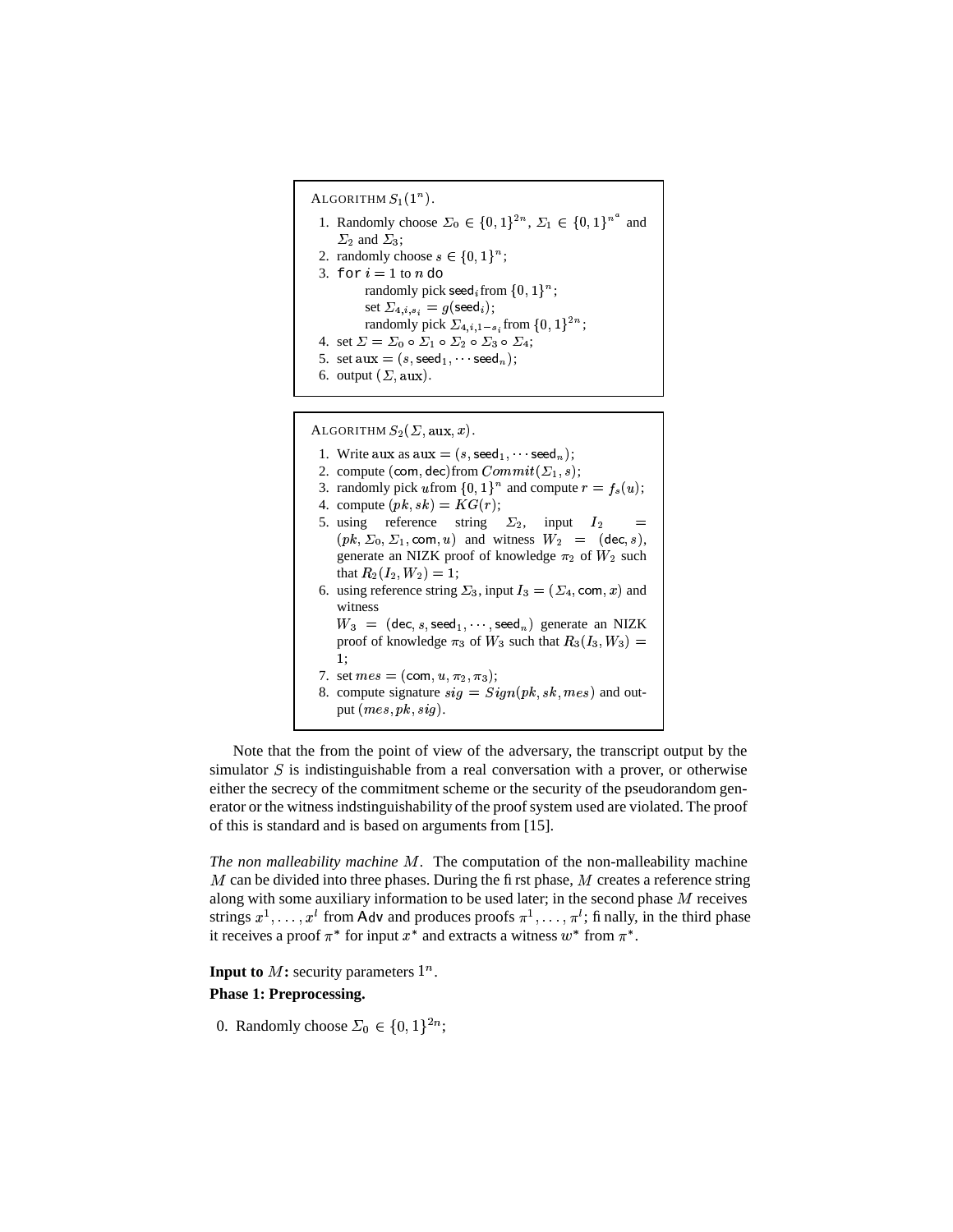- 1. randomly choose  $\Sigma_1 \in \{0,1\}^{n^{\omega}}$ ;
- 2. run  $E_{20}$  on input 1<sup>n</sup> to obtain  $\Sigma_2$  along with auxiliary information aux<sub>2</sub>;
- 3. run  $E_{30}$  on input  $1^n$  to obtain  $\Sigma_3$  along with auxiliary information aux<sub>3</sub>;
- 4. randomly choose  $s \in \{0,1\}^n$ ;
- 5. compute (com, dec) =  $Commit(\Sigma_1, s);$ 6. for  $i=1$  to  $n$  do randomly pick  $\operatorname{seed}_i$  from  $\{0,1\}^n$ ; set  $\varSigma_{4,i,s_i} = g(\mathsf{seed}_i);$ randomly pick  $\Sigma_{4,i,1-s_i}$  from  $\{0,1\}^{2n}$ .

**Phase 2: Interact with adversary Adv.** When asked for proof of  $x^i$ , do:

- 1. compute  $(\text{com}^i, \text{dec}^i)$  from  $Commit(\Sigma_1, s)$ ;
- 2. randomly pick  $u^i$  from  $\{0,1\}^n$  and compute  $r^i = f_s(u^i)$ ;
- 3. compute  $(pk^i, sk^i) = R$  $i, sk^i) = KG(i)$  $i) = KG(r^{i});$
- 4. using reference string  $\Sigma_2$ , input  $I_2^i = (p k^i, I)$  $\mathbf{A}_2^i = (p k^i, \Sigma_0, \Sigma_1, \mathbf{0})$  $i, \Sigma_0, \Sigma_1$ , com<sup>i</sup>,  $u^i$ ) and with  $(i, u^i)$  and witness  $W_2^i =$ (dec<sup>i</sup>, s), generate an NIZK proof of knowledge  $\pi^i_2$  of  $W^i_2$  such that  $R_2(I^i_2,W^i_2)$  $\{i, W_2^i\} =$  $\lambda$   $\lambda$   $\lambda$ 1; in the set of  $\mathbf{1}$  is the set of  $\mathbf{3}$  is the set of  $\mathbf{4}$  is the set of  $\mathbf{4}$
- 5. using reference string  $\Sigma_3$ , input  $I_3^i = (\Sigma_4, c_4)$  $\mathbf{z}_3^i = (\mathbf{\Sigma}_4, \text{com}^i, x^i)$  and with  $(i, x^i)$  and witness  $W_3 = (\text{dec}^i, s, \text{seed}_1, \cdots, \text{seed}_n)$  generate an NIZK proof of knowledge  $\pi_3^i$  of  $W_3^i$ such that  $R_3(I_3^i, W_3^i) = 1$  $i_{3}^{i}$ ,  $W_{3}^{i}$ ) = 1;  $s^{i}_{3}) = 1;$
- 6. compute  $mes^i = (com^i, u^i, \pi_2^i, \pi_3^i);$  $i, u^i, \pi_2^i, \pi_3^i);$  $(\frac{i}{2}, \pi^i_3);$  $\mathsf{n}^i, u^i, \pi_2^i, \pi_3^i);$
- 7. compute signature  $sig^i = Sign(pk^i, sk^i, mes)$  $^{i},sk^{i},mes^{i})$  ar  $i, mes^i)$  and output  $(mes^i, pk^i, sig^i)$ .  $^{i}).$

**Phase 3: Output.** Receive  $(x^*, \pi^*)$  from the adversary and do:

- 1. let  $W_3^* = E_{31}(\Sigma_3, \text{aux}_3, x^*, \pi^*)$ ;
- 2. if  $W_3^*$  is a witness for  $x \in L$  then return  $W_3^*$  else return  $\perp$ .

Next we prove the non-malleability property. Note that if the adversary is successful in producing a convincing new proof  $\pi^*$  then she is also producing a convincing proof of knowledge  $\pi_3^*$  that some input  $I_3$  belongs to the domain of relation  $R_3$ . Using this proof, M can extract a witness  $W_3$  such that  $R_3(I_3, W_3) = 1$ . By the construction of  $R_3$ , this witness is either a witness for R (in which case M is successful) or a witness for  $R_1$ . Therefore the non-malleability property of our proof system is proved by the following

**Lemma 1.** *The probability that, at Phase 3, M extracts from proof*  $\pi^*$  *a witness for relation*  $R_1$  *is negligible.* 

*Proof.* First of all we assume that the proof returned by the adversary is accepting (namely, both proofs  $\pi_2^*, \pi_3^*$  in  $\pi^*$  for relations  $R_2, R_3$ , respectively, are accepting), otherwise there is nothing to prove. We then consider the following cases and for each of them we show that the probability is negligible for otherwise we would reach a contradiction by showing that Adv can be used to contradict one of our original assumptions about the cryptographic tools used.

**Case (a):** The adversary has used a string  $s^*$  different from  $s$ .

**Case (b):** The adversary has used the same string s and a value  $u^*$  equal to  $u^j$  for some  $\!.$ 

**Case (c):** The adversary has used the same string  $s$  and a value  $u^*$  different from all  $u^i$ 's.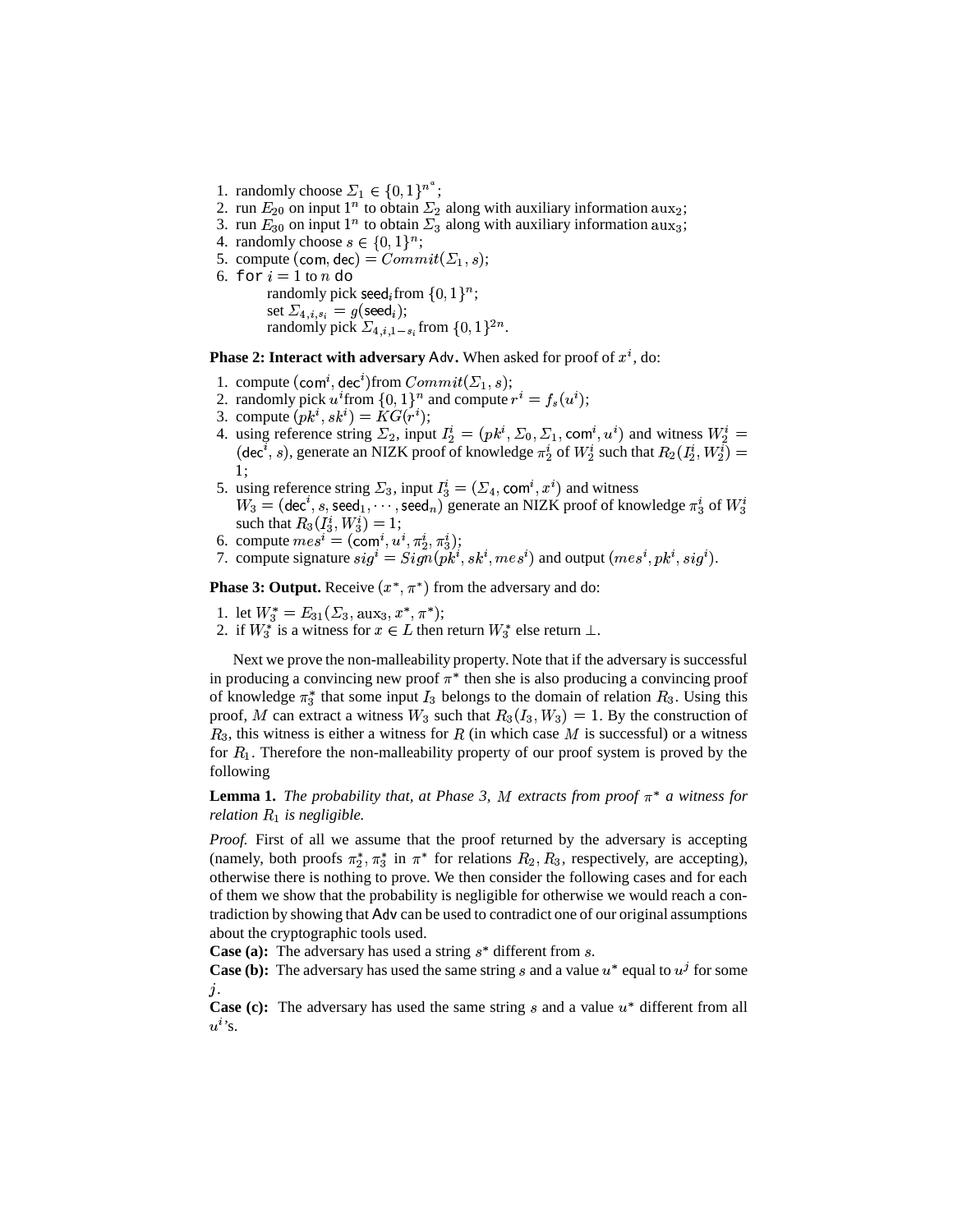*Proof for Case* (*a*) Suppose  $s^* \neq s$  and let *i* be such that  $s_i^* \neq s_i$ . Then with very high probability there exists no seed<sub>i</sub> such that  $g(\text{seed}_i^*) = \Sigma_{4,i,s_i^*}$ . Therefore, there exists no witness  $W_3^*$  for  $I_3^*$  and relation  $R_1$  and thus by the soundness of the proof system used the verifier will reject with very high probability.

*Proof for Case* (b) We denote by  $l$  the number of queries performed by Adv and by  $u^1, \dots, u^l$  the values used by M in answering the *l* queries of Adv and by  $u^*$  the value used by Adv in its proof  $\pi$ .

Assume that there exists  $j \in \{1, ..., l\}$  such that  $u^* = u^j$ . Then, given that Adv has used the same pseudorandom functions, and that we are assuming that the proof  $\pi_2^*$ returned by Adv is accepting, it must be the case that Adv has used the same public key  $\mu\kappa$  as  $M$ .  $^{j}$  as  $M$ .

Therefore, if the proof  $\pi^*$  generated by Adv is different from the proofs produced by M during Phase 2, it can be for one of the following two reasons (a)  $\pi$  contains a tuple (com<sup>\*</sup>,  $u^*$ ,  $\pi_2^*$ ,  $\pi_3^*$ ) different from the corresponding tuple (com<sup>j</sup>,  $u^j$ ,  $\pi_2^j$ ,  $\pi_3^j$ ) used by  $M$  to answer the  $j$ -th query or (b) exhibit a different signature.

In case (a),  $Adv$  can be used to violate the unforgeability of the signature scheme used as it manages to produce a message and to sign it without having access to the secret key for the signature scheme.

Case (b) is ruled out by the property of the signature scheme employed saying that, given message m and its signature  $sig$ , it is hard to provide a new signature of m that is different from  $sig$ .

*Proof for Case (c)* In this section we show that the probability that M obtains in Phase 3 a witness W for relation  $R_1$  and that the proof produced by the adversary has used the same values  $s$  as  $M$  and a different  $u$  is negligible.

We consider a series of 4 polynomial-time experiments  $\textsf{Expt}_0, \ldots, \textsf{Expt}_3$  with the event that  $\textsf{Expt}_0(1^n)$  gives 1 in output being exactly the experiment of M interacting with Adv we are interested in.

Thus, denoting by  $p_i(n)$  the probability  $\Pr[\text{Expt}_i(1^n)] = 1$ , we need to show that  $p_0(n)$  is negligible. We do so, 1) by showing that the output of the experiments Expt<sub>i</sub> $(1^n)$  and Expt<sub>i+1</sub> $(1^n)$  are indistinguishable and thus  $|p_i(n) - p_{i+1}(n)|$  is negligible for  $i = 0, 1, 2, 2$  by showing that  $p_3(n)$  is negligible.

### 1.  $\mathsf{Expt}_0(1^n)$ .

Expt<sub>0</sub>(1<sup>n</sup>) is exactly experiment Expt<sup>'</sup><sub>A,R</sub>, the experiment of the adversary interacting with algorithm  $M$ . We only modify Phase 3.

*Phase* 3: *Output.* Receive  $(x^*, \pi^*)$  from Adv. 1. Write  $\pi^*$  as  $\pi^* = (\text{com}^*, u^*, \pi_2^*, \pi_3^*, pk^*, sig^*).$ 2. Let  $W_2^* = E_{12}(\Sigma_2, aux_2, x, \pi_2)$ . 3. Write  $W_2^*$  as  $W_2^* = (\text{dec}, s)$ . 4. Let  $W_3^* = E_{13}(\Sigma_3, aux_3, x, \pi_3)$ . 5. If  $W_3^*$  is a witness for  $x \in L$  then output 0. 6. Write  $W_3^*$  as  $W_3^* = (\text{dec}^*, s^*, \text{seed}_1^*, \dots, \text{seed}_n^*).$ 7. Output 1 iff  $s^* = s$  and  $u^* \neq u^j$ , for  $j = 1, \dots, l$ .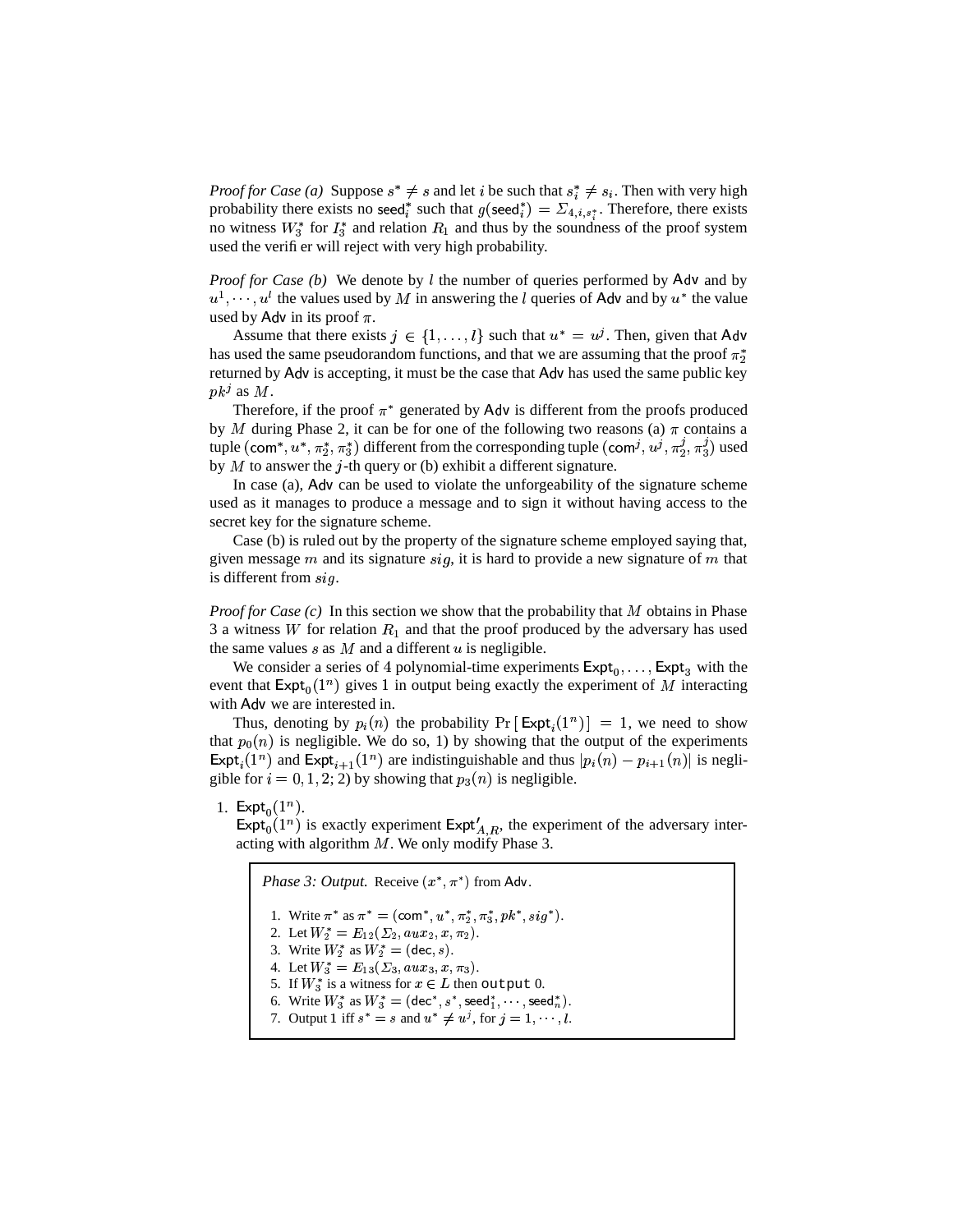2.  $\mathsf{Expt}_1(1^n)$ .

In Expt<sub>1</sub> (1<sup>n</sup>) random string  $\Sigma_0$  is the output of generator  $g_n$  on input a random *n*-bit string  $r_0$  and the proofs at steps 4 and 5 of Phase 2 of M are produced using  $r<sub>0</sub>$  as witness.

*Phase 1: Pre-Processing.* Similar to Phase 1 of M with step 0 replaced with the following. 0. Randomly choose  $r_0 \in \{0,1\}^n$  and set  $\Sigma_0 = g_n(r_0)$ . *Phase 2: Interacting with adversary.* Receive  $x^i$  from Adv. Receive  $x^i$  from Adv. Modify steps 4 and 5 of Phase 2 of  $M$  in the following way: 4. using reference string  $\Sigma_2$ , input  $I_2^i = (pk^i, \Sigma_0, \Sigma_1, \text{com}^i, u^i)$  and witness &  $\sigma_2^i = (r_0)$ , generate an NIZK proof of knowledge  $\pi_2^i$  of  $W_2^i$  such that  $R_2(I_2^i, W_2^i) = 1;$ 5. using reference string  $\Sigma_3$ , input  $I_3^i = (\Sigma_4, \text{com}^i, x^i)$  and with  $a^{i}$ ) and witness  $W_{3}^{i} =$ (s, seed<sub>1</sub>,  $\cdots$  seed<sub>n</sub>) generate an NIZK proof of knowledge  $\pi_3^*$  of  $W_3^*$  such that  $R_3(I_3^i, W_3^i) = 1$ ; *Phase 3: Output.* Same as  $Expt_0$ .

The output of  ${\sf Expt}_0$  and  ${\sf Expt}_1$  are indistinguishable for otherwise we would violate either the pseudorandomness of the generator  $g$  or the witness indistinguishability of the proof system. This can be viewed by consider an intermediate experiment in which  $\Sigma_0$  is output of g but the proof do not use it as witness.

3.  $\mathsf{Expt}_2(1^n)$ .

Expt<sub>2</sub> differs from Expt<sub>1</sub> in the fact that  $pk$  is computed by  $KG$  on input a random value.

*Phase 1: Pre-Processing.* Same as . *Phase* 2: *Interact with the adversary.* Receive  $x^i$  from Adv. Modify step 3. of Phase 2 of  $M$  in the following way. 2. Randomly select  $r^i$  from  $\{0,1\}^n$  and compute  $(pk^i, sk^i) = KG(r^i)$ . *Phase 3: Output.* Same as .

To prove that the distribution of the output of  $\textsf{Expt}_1$  and  $\textsf{Expt}_2$  are indistinguishable we define experiments  $\textsf{Expt}_{2,i}$ , for  $j = 0, \dots, l$ . In the first j executions of Phase 2 of  $Expt_{2,i}$ , the public file is computed as in  $Expt_i$  and in the subsequent executions as in Expt<sub>2</sub>. Thus distinguishing between the output of  $Expt<sub>2</sub>$  and  $Expt<sub>1</sub>$  implies the ability to distinguish between  $\mathsf{Expt}_{2,\hat{j}}$  and  $\mathsf{Expt}_{2,\hat{j}+1}$ , for some  $0 \leq \hat{j} \leq l-1$ , which contradicts either the security of the commitment scheme or the pseudorandomness of  $f$ .

To substantiate this last claim, we consider the following three experiments. For sake of compactness, we look only at the relevant components of the proof, that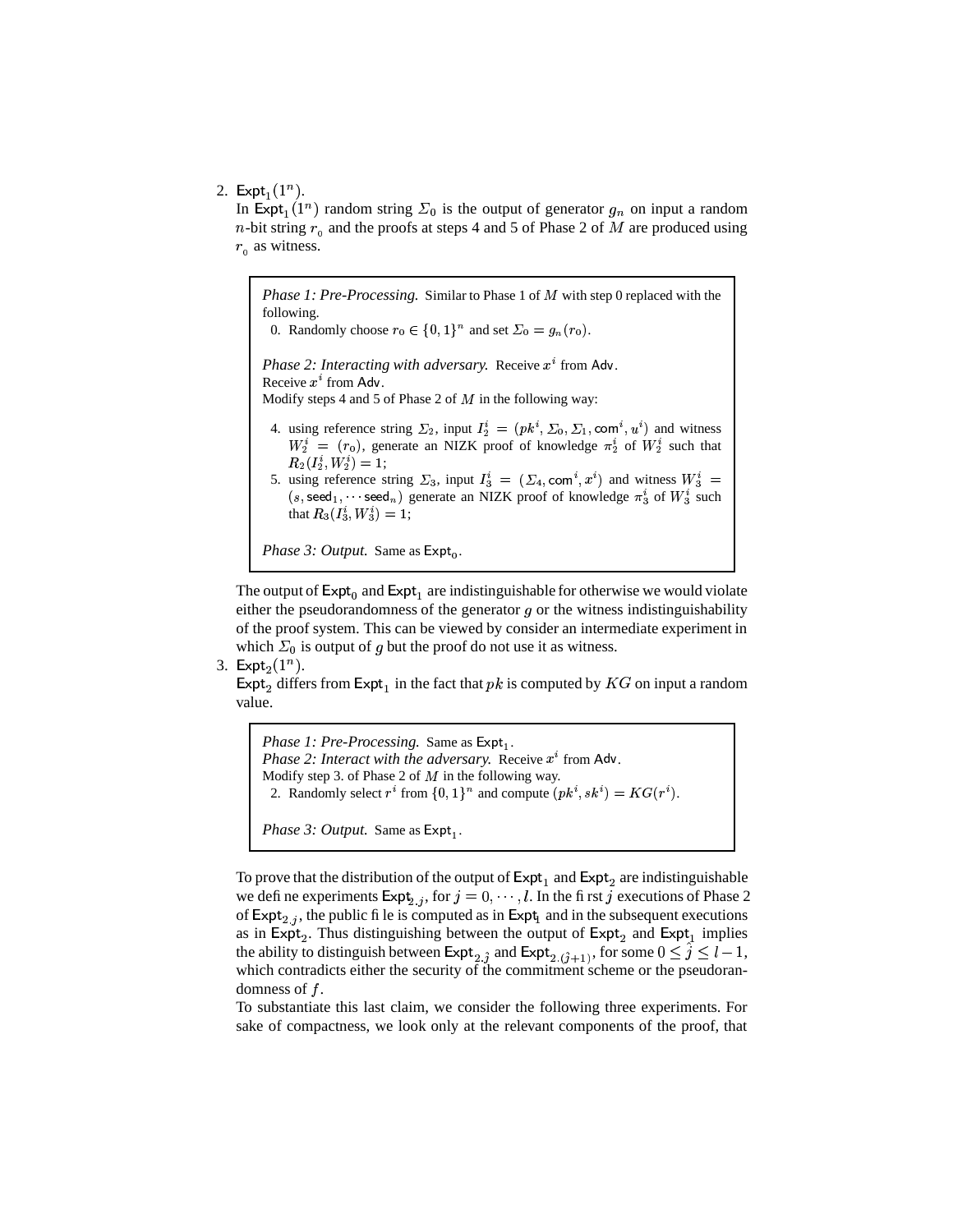is, the commitment com, the value  $u$  and the public key  $pk$ ; we do not consider the remaining components since they stay the same in each experiment and their construction can be efficiently simulated.

| $\mathsf{Expt}_a(1^n)$                                                                                                                                                                                                                     | $\mathsf{Expt}_h(1^n)$                                                                                                                                                                                          |  |
|--------------------------------------------------------------------------------------------------------------------------------------------------------------------------------------------------------------------------------------------|-----------------------------------------------------------------------------------------------------------------------------------------------------------------------------------------------------------------|--|
| 1. Pick $s, r$ at random from<br>$\{0,1\}^n$ .<br>2. Compute commitment <i>com</i> of<br>s.<br>3. Pick $u$ at random<br>from<br>${0,1}^n$ .<br>4. Compute $pk = KG(f_s(u))$ .<br>Output $(com, u, pk)$ .<br>5.                             | 1. Pick $s, r$ at random from<br>$\{0, 1\}^n$ .<br>2. Compute commitment <i>com</i> of<br>s.<br>3.<br>Pick $u$ at random<br>from<br>${0,1}^n$ .<br>4. Compute $pk = KG(f_r(u))$ .<br>5. Output $(com, u, pk)$ . |  |
| $\mathsf{Expt}_c(1^n)$<br>(a) Pick $s, r$ at random from<br>$\{0,1\}^n$ .<br>(b) Compute commitment <i>com</i> of<br>$s$ .<br>(c) Pick $u$ at random<br>from<br>$\{0,1\}^n$ .<br>(d) Compute $pk = KG(r)$ .<br>(e) Output $(com, u, pk)$ . |                                                                                                                                                                                                                 |  |

Now we have the following two observations:

Obs. 1  $\mathsf{Expt}_a$  and  $\mathsf{Expt}_b$  are indistinguishable.

Suppose they are not and consider the following adversary  $A$  that contradicts the security of the commitment scheme. A receives two random  $n$ -bit strings  $s$  and  $r$  and a commitment  $com$  of either  $s$  or  $r$  and performs the following two steps. First A picks u at random from  $\{0,1\}^n$  and then computes pk as  $pk = KG(f_s(u)).$ 

Now notice that if *com* is a commitment of s then the triplet  $(com, u, pk)$ is distributed as in the output of  $\text{Expt}_n(1^n)$ . On the other hand if com is a commitment of r, then  $(com, u, pk)$  is distributed as in the output of  $\mathsf{Expt}_b(1^n)$ . Obs. 2  $\mathsf{Expt}_b$  and  $\mathsf{Expt}_c$  are indistinguishable.

Suppose they are not and consider the following adversary  $A$  that contradicts the pseudorandomness of  $f$ . A has access to a black box that computes a function  $F$  that is either a completely random function  $f$  or a pseudorandom function  $f_r$  for some random *n*-bit string r. A performes the following steps to construct a triplet  $(com, u, pk)$ . A picks s at random, computes a commitment *com* of *s*, picks *u* at random, feeds the black box *u* obtaining  $t = F(u)$  and computes *pk* as  $pk = KG(t)$ .

Now notice that if F is a random function then then  $(com, u, pk)$  is distributed as in the output of  $\mathsf{Expt}_c(1^n)$ . On the other hand if F is a pseudorandom function  $f_r$  for some random r then  $(com, u, pk)$  is distributed as in the output of  $\mathsf{Expt}_b(1^n).$